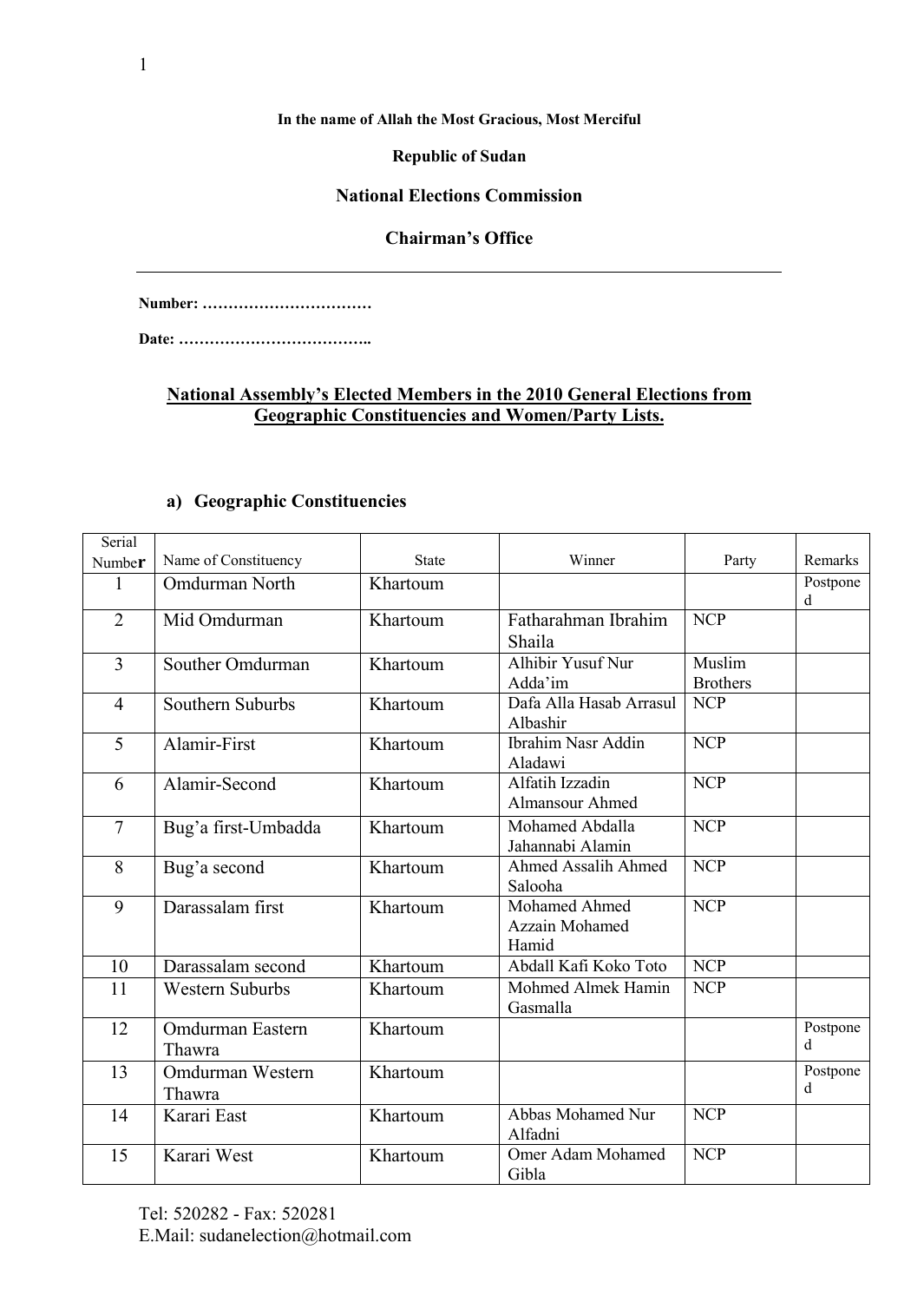| 16              | Omdurman Northern Suburbs                 | Khartoum     |                                           |              | Postpone<br>d |
|-----------------|-------------------------------------------|--------------|-------------------------------------------|--------------|---------------|
| 17              | Bahri and Shambat                         | Khartoum     | Ghazi Salahadding<br>Mitwali Alatabani    | <b>NCP</b>   |               |
| 18              | Halfaya                                   | Khartoum     | <b>Ibrahim Ahmed</b><br>Abdelaziz Ghandor | <b>NCP</b>   |               |
| 19              | <b>Bahri North</b>                        | Khartoum     | Abbas Alkhidir<br>Alhusain Mohamed        | <b>NCP</b>   |               |
| 20              | Jaili and Silait                          | Khartoum     | Awad Ahmed Mohamed<br>Aljaz               | <b>NCP</b>   |               |
| 21              | East Haj Yusuf                            | Khartoum     | <b>Adam Mudaeer</b><br>Abdelsamad Argaila | <b>NCP</b>   |               |
| 22              | Mid Haj Yousuf                            | Khartoum     | Khalid Mohamed<br>Almubarek               | <b>NCP</b>   |               |
| 23              | Haj Yusuf, Jiraifat and<br>Um Dom         | Khartoum     | Hasab Arrasul Aamir<br>Abdelmajeed        | <b>NCP</b>   |               |
| 24              | Aiylafoon                                 | Khartoum     | Attayb Ahmed Osman                        | <b>NCP</b>   |               |
| 25              | Umdawanban, Isailat and<br>Wadi Salih     | Khartoum     | Omer Abderrahim<br>Ashaikh Badur          | <b>NCP</b>   |               |
| 26              | Abu Dilaig                                | Khartoum     | Khalid Mohamed<br>Assidig Talha           | <b>NCP</b>   |               |
| 27              | Khartoum North                            | Khartoum     | Mohmed Almahdi<br>Mandoor                 | <b>NCP</b>   |               |
| 28              | Khartoum East                             | Khartoum     |                                           |              | postponed     |
| 29              | Khartoum<br>South/Sahafa/Arkawit/S<br>oba | Khartoum     | Kamal Mohamed Ebaid<br>Babikir            | <b>NCP</b>   |               |
| 30              | Ashajara and Jabra                        | Khartoum     | Yonis Asharif Alhasan                     | <b>NCP</b>   |               |
| $\overline{31}$ | Kalaklat                                  | Khartoum     | Alhaj Atta Amannan<br>Idris Sa'id         | <b>NCP</b>   |               |
| 32              | Alazhari                                  | Khartoum     | Eisa Bushra Mohamed<br>Hamid              | <b>NCP</b>   |               |
| 33              | <b>Annasr East</b>                        | Khartoum     | Ibrahim Yusuf Ali Dinar                   | NCP          |               |
| 34              | Southern Nasr                             | Khartoum     | Gabrial Rorij Jor Bor                     | <b>NCP</b>   |               |
| 35              | North Jebel Awlia                         | Khartoum     | Yasir Yusuf Abu<br>Kassawi                | <b>NCP</b>   |               |
| 36              | South Jebel Awlia                         | Khartoum     | Malik Abdalla Hussain                     | <b>NCP</b>   |               |
| 37              | East of Aljabel                           | South Darfur | Abdella Mohamed<br>Ahmed Fidail           | <b>NCP</b>   |               |
| 38              | Nyala Hadar                               | South Darfur | Omer Suliman Adam<br>Ibrahim              | Federal Umma |               |
| 39              | National Nyala wasat                      | South Darfur | Osama Atta Almanan<br>Hasan               | DUP/O        |               |
| 40              | National Nyala south                      | South Darfur | Hasan Mohamed<br>Ahmed Ibrahim            | <b>NCP</b>   |               |
| 41              | Um Labasa                                 | South Darfur | Arrasheed Haron Adam<br>Ahmed             | <b>NCP</b>   |               |
| 42              | Kateelat Antikeena                        | South Darfur | Abderrahman Abdellla<br>Hamdalla          | <b>NCP</b>   |               |
| 43              | <b>Idd Alfursan</b>                       | South Darfur | Hamid Abdella<br>Hammad Hasan             | <b>NCP</b>   |               |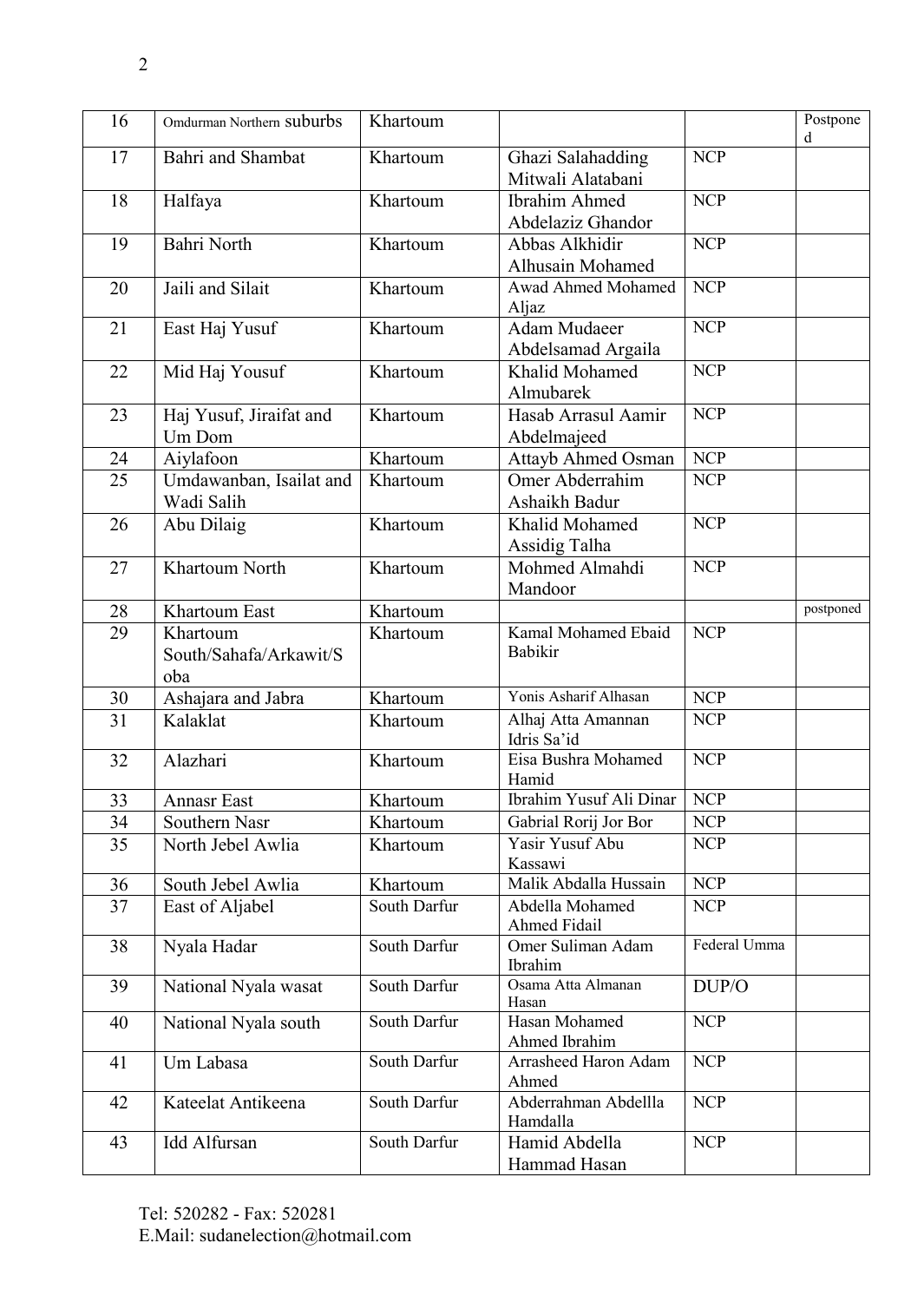| 44 | Kabam Markendi           | South Darfur | Assafi Mohamed                       | <b>NCP</b>       |
|----|--------------------------|--------------|--------------------------------------|------------------|
|    |                          |              | Attayb Abbaker                       |                  |
| 45 | <b>Buram and Buram</b>   | South Darfur | Husain Hamid Ali                     | <b>NCP</b>       |
|    | Suburbs                  |              | Abderrahman                          |                  |
| 46 | Assunta/Tajriba          | South Darfur | Alamin Fadl Kabir                    | <b>NCP</b>       |
|    |                          |              | Ahmed                                |                  |
| 47 | Wad Hajam Algoz          | South Darfur | Adam Mukhtar idris                   | <b>NCP</b>       |
|    | Aradom                   |              | Adam                                 |                  |
| 48 | Graida/Dito              | South Darfur | Yagob Mohmed                         | Independent      |
|    |                          |              | Almek Yagob                          |                  |
| 49 | Tulus                    | South Darfur | Imad Addin Bushra                    | Independent      |
|    |                          |              | Abbaker                              |                  |
| 50 | Sergaila                 | South Darfur | Mohamed Khalil                       | <b>NCP</b>       |
|    |                          |              | Ahmed Jibreel                        |                  |
| 51 | Damaso                   | South Darfur | Salih Ibrahim                        | <b>NCP</b>       |
|    |                          |              | Mohamed                              |                  |
|    |                          |              | Abderrahman                          |                  |
| 52 | She'airiya               | South Darfur | Abd Ajjabar Abddella                 | <b>NCP</b>       |
|    |                          |              | Hasabella                            |                  |
| 53 | Khazan Jadeed Nitaiga    | South Darfur | Mohamed                              | $\overline{NCP}$ |
| 54 | Kass                     | South Darfur | Alghali Ishag Baraka                 | <b>NCP</b>       |
| 55 | Shattaya                 | South Darfur | Omer Adam Ahmed                      | <b>NCP</b>       |
| 56 | Rhaidelbirdi Abu Jaradil | South Darfur | Abdelmun'im Ambidi                   | <b>NCP</b>       |
|    |                          |              | Taha Abbaker                         |                  |
| 57 | Twal Um Dafog            | South Darfur | Ahmed Mohamed                        | <b>NCP</b>       |
|    |                          |              | Adam Attijani                        |                  |
| 58 | Addi'ain                 | South Darfur | Musa Mohamed Ali                     | <b>NCP</b>       |
|    |                          |              | Musa Madibo                          |                  |
| 59 | Assalaya                 | South Darfur | Ibrahim Hamid Makin                  | <b>NCP</b>       |
|    |                          |              | Awad                                 |                  |
| 60 | Abu Matarig Bahr el      | South Darfur | Hasabo Mohamed<br>Abderrahman Khamis | <b>NCP</b>       |
|    | Arab                     |              |                                      |                  |
| 61 | Abu Jabra                | South Darfur | Assidig Mohamed Ali<br>Hasab Arrasul | <b>NCP</b>       |
|    |                          |              |                                      |                  |
| 62 | Adeela/Sharif            | South Darfur | Nur Adda'im Albushra<br>Ahmed        | <b>NCP</b>       |
| 63 | Abu Karinka              | South Darfur | Hamdan Abdella Tairab                | <b>NCP</b>       |
|    |                          |              | Abdella                              |                  |
| 64 | Assalam Bilail           | South Darfur | Haroun Adam Husain                   | <b>NCP</b>       |
|    |                          | El-Jezira    | Jallabi<br>Ashaikh Mohamed Almek     | <b>NCP</b>       |
| 65 | Alkamleen Almaseed       |              | Osman                                |                  |
| 66 | Alkamleen Alme'ailig     | El-Jezira    | Hasab Arrasul Alshami                | <b>NCP</b>       |
|    |                          |              | Alfaki                               |                  |
| 67 | Sothern Kamleen          | El-Jezira    | Abdelwahab Omer                      | <b>NCP</b>       |
|    | Eastern Hasaheesa        | El-Jezira    | Mustafa<br>Mu'ttasim Ja'ffer Sir el  | <b>NCP</b>       |
| 68 |                          |              | Khatim                               |                  |
| 69 | Central Hasaheesa        | El-Jezira    | Mahmoud Mohamed                      | <b>NCP</b>       |
|    |                          |              | ahmed                                |                  |
| 70 | Western Hasahisa         | El-Jezira    | Rajab Mohamed                        | <b>NCP</b>       |
|    |                          |              | Rajab                                |                  |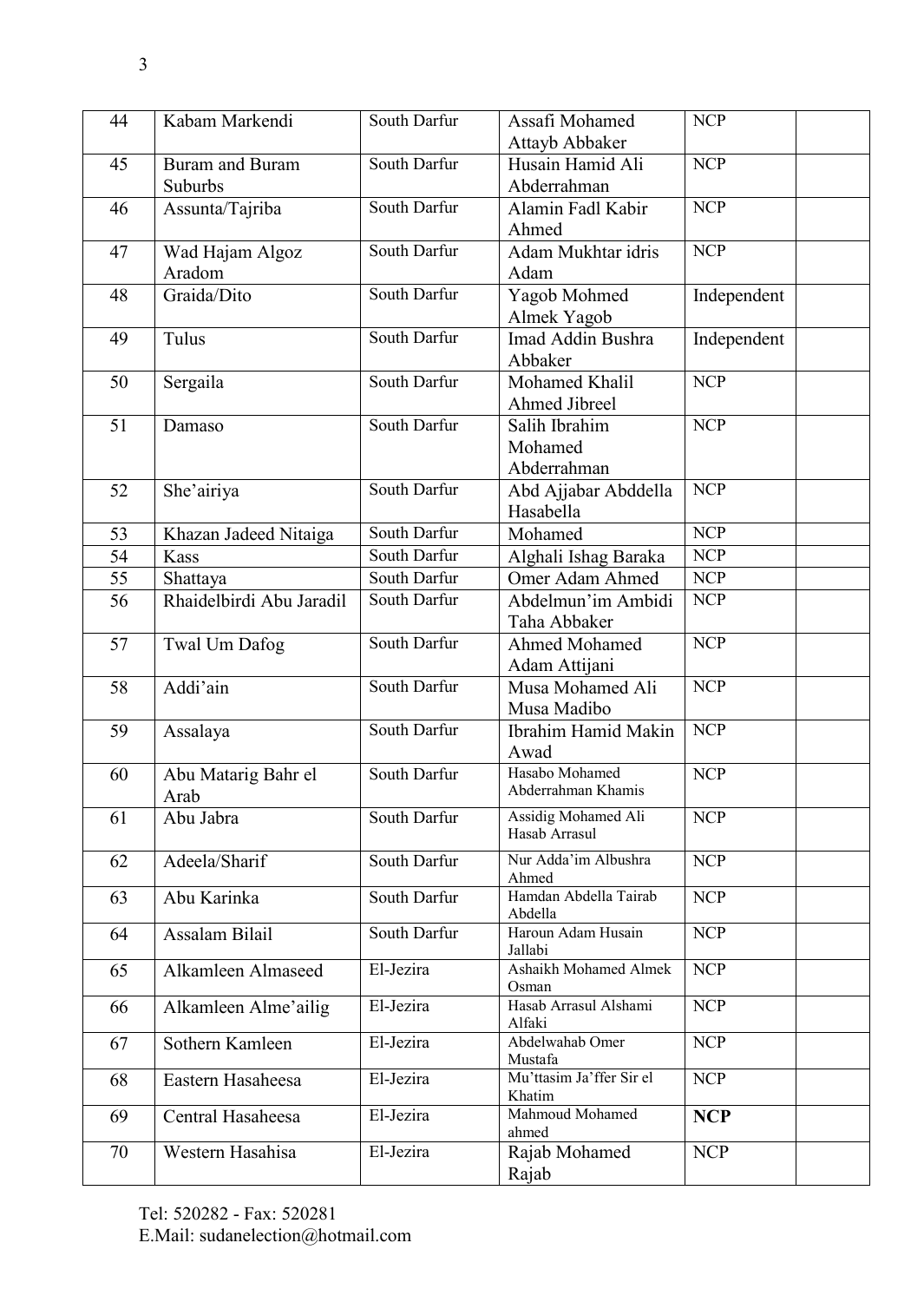| 71 | Northern west Hasahisa   | El-Jezira      | Attayb Idris Alkanin     | <b>NCP</b>         |          |
|----|--------------------------|----------------|--------------------------|--------------------|----------|
| 72 | Rufa'a town and suburbs  | El-Jezira      | Azzahawi Ibrahim         | Umma Reform        |          |
|    |                          |                | Malik                    | and<br>Development |          |
| 73 | Alhilalia and Wed Rawa   | El-Jezira      | Alhaj Yusuf Ahmed        | $\overline{NCP}$   |          |
|    |                          |                | Alyamani                 |                    |          |
| 74 | Tambol town and          | El-Jezira      | Ja'ffer Mohamed          | $\overline{NCP}$   |          |
|    | suburbs                  |                | Abdel Wahab              |                    |          |
| 75 | Northern western central | El-Jezira      | Jamal Alwali             | $\overline{NCP}$   |          |
|    | Madani                   |                | Mohamed Abdalla          |                    |          |
| 76 | Madani east to Waha      | El-Jezira      | Almubarak Mahjob         | <b>NCP</b>         |          |
|    |                          |                | Mohamed                  |                    |          |
| 77 | Eastern Madani-Hantob-   | El-Jezira      | Abdalla Babikir          | $\overline{NCP}$   |          |
|    | Ashabarga                |                | Mohamed                  |                    |          |
| 78 | Northern Um Algora       | El-Jezira      | Sirr Alkhatim Dafa       | <b>NCP</b>         |          |
|    |                          |                | Alla                     |                    |          |
| 79 | Southern Um Algora       | El-Jezira      | Jamal Addin Mohamed      | <b>UDP</b>         |          |
|    |                          |                | Yusuf Addigair           |                    |          |
| 80 | Hosh and Hosh suburbs    | El-Jezira      | <b>Badr Azzaman Omer</b> | $\overline{NCP}$   |          |
|    |                          |                | Mohamed                  |                    |          |
| 81 | Alhaddad and Haj         | El-Jezira      | Assadiq Mohamed Ali      | <b>NCP</b>         |          |
|    | Abdalla                  |                | Ashaikh                  |                    |          |
| 82 | Barakat Wed Anna'im      | El-Jezira      | Abd Arrahman             | <b>NCP</b>         |          |
|    |                          |                | Mohamed Ali Sa'id        |                    |          |
| 83 | Almadina Arab-Wed        | El-Jezira      | Ahmed Hajana             | <b>NCP</b>         |          |
|    | Ra'iya                   |                | Mohamed Jubara           |                    |          |
| 84 | Almanagil town and       | El-Jezira      | <b>Yusuf Musa</b>        | $\overline{NCP}$   |          |
|    | suburbs                  |                | Abdelmun'im              |                    |          |
| 85 | Aljamos and suburbs of   | El-Jezira      | <b>Babikir Mohamed</b>   | <b>NCP</b>         |          |
|    | southern Managil         |                | Zain Balola              |                    |          |
| 86 | Alazazi Wed Adam-Wed     | El-Jezira      | Ibrahim Ashaikh          | <b>NCP</b>         |          |
|    | Annora                   |                | Ahmed Badr               |                    |          |
| 87 | Alkraimit-24 Algurashi   | El-Jezira      | Ishaq Ahmed              | <b>NCP</b>         |          |
|    |                          |                | Mohamed                  |                    |          |
| 88 | Alhuda-Sarhan-Ibood      | El-Jezira      | Fadl Almula              | <b>NCP</b>         |          |
|    |                          |                | Mohamed Alamin           |                    |          |
| 89 | Almatori Ma'toog         | El-Jezira      | Ali Musa Ahmed           | <b>NCP</b>         |          |
|    |                          |                | Musa                     |                    |          |
| 90 | Town and central         |                | Mohamed Babikir          | <b>NCP</b>         |          |
|    | suburbs of Um Rawaba     | North Kordofan | Braima Babikir           |                    |          |
| 91 | Arrahad                  | North Kordofan |                          |                    | postpone |
|    |                          |                |                          |                    | d        |
| 92 | North Um Rawaba          | North Kordofan | Ahmed Idris Yusuf        | <b>NCP</b>         |          |
|    |                          |                | Ahmed                    |                    |          |
| 93 | Ashana and Sharkaila     | North Kordofan | <b>Ahmed Bilal Osman</b> | <b>UDP</b>         |          |
|    |                          |                | <b>Bilal</b>             |                    |          |
| 94 | Obeid east of railway    | North Kordofan | Izairig Mohamed          | $\overline{NCP}$   |          |
|    |                          |                | Izairig                  |                    |          |
| 95 | Obeid west of railway    | North Kordofan | Mohamed Salih            | <b>NCP</b>         |          |
|    |                          |                | Ahmed                    |                    |          |
| 96 | Abu Haraz                | North Kordofan | Fath Arrahman Adam       | $\overline{NCP}$   |          |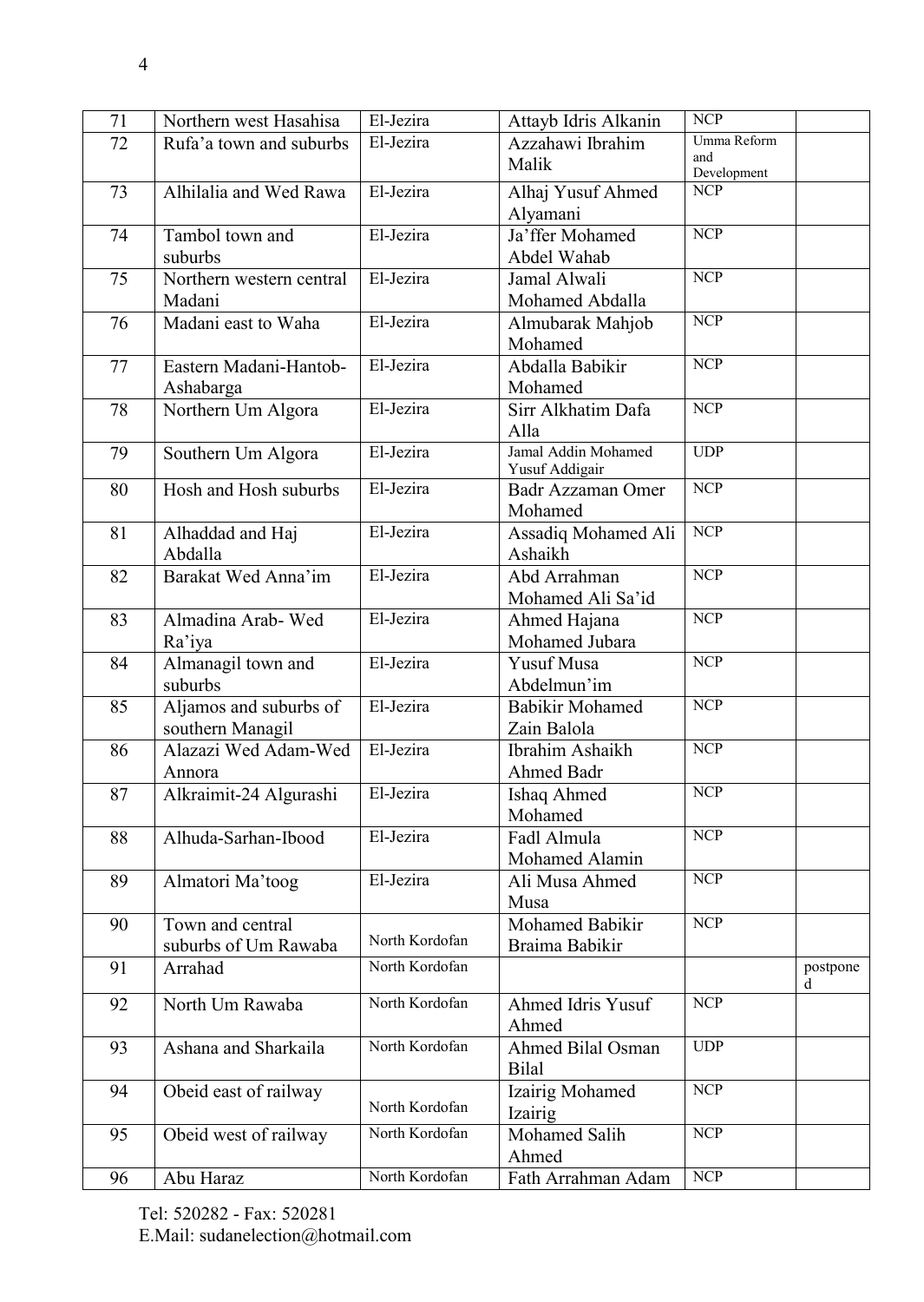|     |                             |                | Mohamed                        |                         |           |
|-----|-----------------------------|----------------|--------------------------------|-------------------------|-----------|
| 97  | Suburbs of Obeid and        | North Kordofan | Ibrahim Adam                   | Umma Reform             |           |
|     | Kargail                     |                | Ibrahim                        | and<br>Development      |           |
| 98  | Bara east                   |                | Mahdi Abd Arrahman             | <b>NCP</b>              |           |
|     |                             | North Kordofan | Ahmed                          |                         |           |
| 99  | Bara west                   | North Kordofan | <b>Ahmed Ibrahim</b>           | $\overline{NCP}$        |           |
|     |                             |                | Attahir                        |                         |           |
| 100 | Jabrat Ashaikh              | North Kordofan | Albakri Aljaili                | $\overline{NCP}$        |           |
|     |                             |                | Mohamed                        |                         |           |
| 101 | Hamrat Alwiz                | North Kordofan | Osman Adam Hasan               | $\overline{NCP}$        |           |
| 102 | Town and suburbs of         |                | Salim Assafi Hijair            | <b>NCP</b>              |           |
|     | Annihod                     | North Kordofan |                                |                         |           |
| 103 | Alkhwi, Eial Bakhit and     | North Kordofan | <b>Ibrahim Mohamed</b>         | <b>NCP</b>              |           |
|     | Foja                        |                | Tumsah                         |                         |           |
| 104 | Ghibaish and Abu Rai        | North Kordofan | <b>Adam Mohamed</b>            | <b>NCP</b>              |           |
|     |                             |                | Adam                           |                         |           |
| 105 | Alidhaiya and Majror        | North Kordofan | Adam Baloh                     | <b>NCP</b>              |           |
|     |                             |                | Mohamed                        |                         |           |
| 106 | Wed Benda-Sga'aljamel       | North Kordofan | Mohamed Alhaj                  | <b>NCP</b>              |           |
|     |                             |                | Mohamed                        |                         |           |
| 107 | Abu Zabad                   | North Kordofan | Ali Mohamed Annur              | NCP                     |           |
| 108 | Town and suburbs of         | North Kordofan | Abdalla Mohamed                | <b>NCP</b>              |           |
|     | Sodari                      |                | Fadlalla                       |                         |           |
| 109 | Hamrat Ashaikh              |                | Ali Hasan Attom Ali            | $\overline{NCP}$        |           |
| 110 |                             | North Kordofan | <b>Ibrahim Suliman</b>         | $\overline{NCP}$        |           |
|     | North Fashir                | North Darfur   | Hasan                          |                         |           |
| 111 | South Fashir                | North Darfur   | <b>Ahmed Babikir</b>           | Federal Umma            |           |
|     |                             |                | Ahmed                          |                         |           |
| 112 | <b>Alkom Fashir Suburbs</b> | North Darfur   | Abd Arrahman Siddiq            | $\overline{NCP}$        |           |
|     |                             |                | Rabih                          |                         |           |
| 113 | Taweelat Korma              | North Darfur   |                                |                         | Postponed |
| 114 | Maleet Assiah               | North Darfur   |                                |                         | postponed |
| 115 | Almalha                     | North Darfur   | Ismail Mohamed                 | <b>NCP</b>              |           |
|     |                             |                | Jum'a                          |                         |           |
| 116 | Um Kadada                   | North Darfur   | Siddiq Adam Abdalla            | $\overline{NCP}$        |           |
|     | Kalmendo/Darassalam         |                | Alhaj                          |                         |           |
| 117 | Attwaisha                   | North Darfur   | Ishaq Husain Ibrahim           | $\overline{NCP}$        |           |
|     |                             |                | Abd Arrahman                   |                         |           |
| 118 | Kutum-Fatabarno             | North Darfur   | Ahmed Abdalla                  | $\overline{\text{NCP}}$ |           |
|     |                             |                | Nimair                         |                         |           |
| 119 | Assiraif                    | North Darfur   | Adam Shaikha Hasab             | <b>NCP</b>              |           |
|     |                             |                | Alla                           |                         |           |
| 120 | Alwaha                      | North Darfur   | Musa Hilal Abdalla             | NCP                     |           |
| 121 | Kabkabia                    | North Darfur   | Mohamed Suliman Ishag          | <b>NCP</b>              |           |
| 122 | Saraf Amra                  | North Darfur   | Ismail Abbaker Ibrahim         | <b>NCP</b>              |           |
| 123 | North Kutum Dar Zaghawa     | North Darfur   | Mohamed Ahmed                  | <b>NCP</b>              |           |
|     |                             | Kassala        | Minnawi<br>Ja'ffer Mohamed Ali | <b>NCP</b>              |           |
| 124 | National Kassala            |                |                                |                         |           |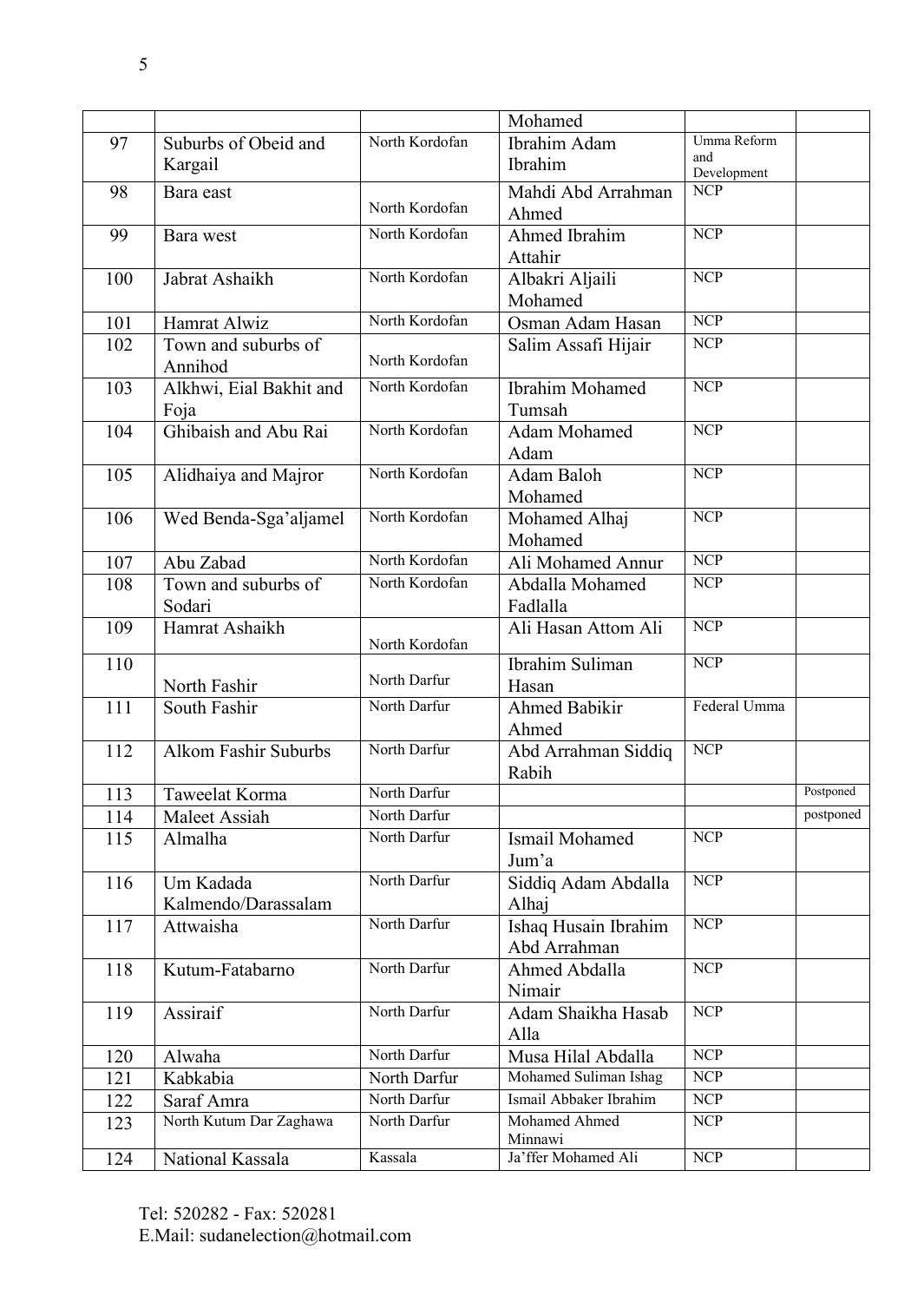| 125 | Western Kassala               | Kassala        | Salah Suliman Mohamed          | <b>NCP</b>       |           |
|-----|-------------------------------|----------------|--------------------------------|------------------|-----------|
| 126 | West Kassala                  | Kassala        |                                |                  | postponed |
| 127 | Kassala Suburbs               | Kassala        | Ibrahim Mahmoud Hamid          | $\overline{NCP}$ |           |
| 128 | Aroma and North Delta         | Kassala        | Karrar Mohamed Ali             | <b>NCP</b>       |           |
| 129 | Telkok                        | Kassala        | Hamid Ahmed Mahmoud            | $\overline{NCP}$ |           |
| 130 | Twaeet                        | Kassala        | Mahmoud Hasan Ohaj             | $\overline{NCP}$ |           |
| 131 | Western Hamashkorib           | Kassala        | Mohamed Tahir Ali              | $\overline{NCP}$ |           |
| 132 | Eastern Hamashkorib           | Kassala        | Mahmoud Ali Bitai              | $\overline{NCP}$ |           |
| 133 | Khashm west and Wed<br>Hilaiw | Kassala        | Abdalla Adam Abbas             | Umma             |           |
| 134 | New Halfa                     | Kassala        | Abu Bakr Rabee' Abdalla        | <b>NCP</b>       |           |
| 135 | Atbara River                  | Kassala        | Awad Alkarim Babikir<br>Ahmed  | <b>NCP</b>       |           |
| 136 | Algitaina                     | White Nile     | Mohamed Siddig Daros           | independent      |           |
| 137 | Alkawa                        | White Nile     | Suliman Mablol Ali             | NCP              |           |
| 138 | Aljezira Abba                 | White Nile     | Abdarrahman Abdalla<br>Haboba  | <b>NCP</b>       |           |
| 139 | Rabak downtown                | White Nile     | Ahmed Attayb Mohamed           | NCP              |           |
| 140 | Kinana el Jabelain            | White Nile     | Unis Annur Unis                | <b>NCP</b>       |           |
| 141 | Um Ramata                     | White Nile     | Ahmed Albashir Abdalla         | $\overline{NCP}$ |           |
| 142 | Addwaim-Shabasha              | White Nile     | Mohamed Assamani<br>Alwasila   | <b>UDP</b>       |           |
| 143 | Attadamon-Alwihda             | White Nile     | Alhadi Abdarrahman<br>Muzamil  | <b>NCP</b>       |           |
| 144 | Gali                          | White Nile     | Mohamed Hamid Alballa          | $\overline{NCP}$ |           |
| 145 | Kost downtown                 | White Nile     | Taj Assir Ali Ahmed            | <b>NCP</b>       |           |
| 146 | Assalam                       | White Nile     | Ahmed Alhaj Annur              | <b>NCP</b>       |           |
| 147 | Tendelti                      | White Nile     | Abu Bakr Asharif<br>Almakki    | <b>NCP</b>       |           |
| 148 | Alabasia                      | South Kordofan | Alfatih Mohamed<br>Attijani    | <b>NCP</b>       |           |
| 149 | Rashad National               | South Kordofan | Hamid Mohamed<br>Hamed         | <b>NCP</b>       |           |
| 150 | Abu Jibaiha                   | South Kordofan | Abdarrahman Ali<br>Ahmed       | <b>NCP</b>       |           |
| 151 | Talodi-National               | South Kordofan | Mohamed Bahar<br>Addin Abdalla | $\overline{NCP}$ |           |
| 152 | National Kadogli              | South Kordofan | David Koko Toto                | <b>SPLM</b>      |           |
| 153 | National southern Delenj      | South Kordofan | Ammar Amon<br>Deldom           | <b>SPLM</b>      |           |
| 154 | National Northern Delenj      | South Kordofan | Suliman Badr Gaidom            | $\overline{NCP}$ |           |
| 155 | National Lagawa               | South Kordofan | Ismail Mohamed                 | NCP              |           |
|     |                               |                | Yusuf                          |                  |           |
| 156 | National Salam                | South Kordofan | Husain Mohamed                 | <b>NCP</b>       |           |
|     |                               |                | Hamdi                          |                  |           |
| 157 | Abyei-National Mujlad         | South Kordofan | Hasan Mohamed                  | <b>NCP</b>       |           |
|     |                               |                | Subahi                         |                  |           |
| 158 | Halaib                        | Red Sea        | Ahmed Eisa Omer                | $\overline{NCP}$ |           |
| 159 | <b>Toker First</b>            | Red Sea        | Hasab Alla Salih               | <b>NCP</b>       |           |
|     |                               |                | Ibrahmim                       |                  |           |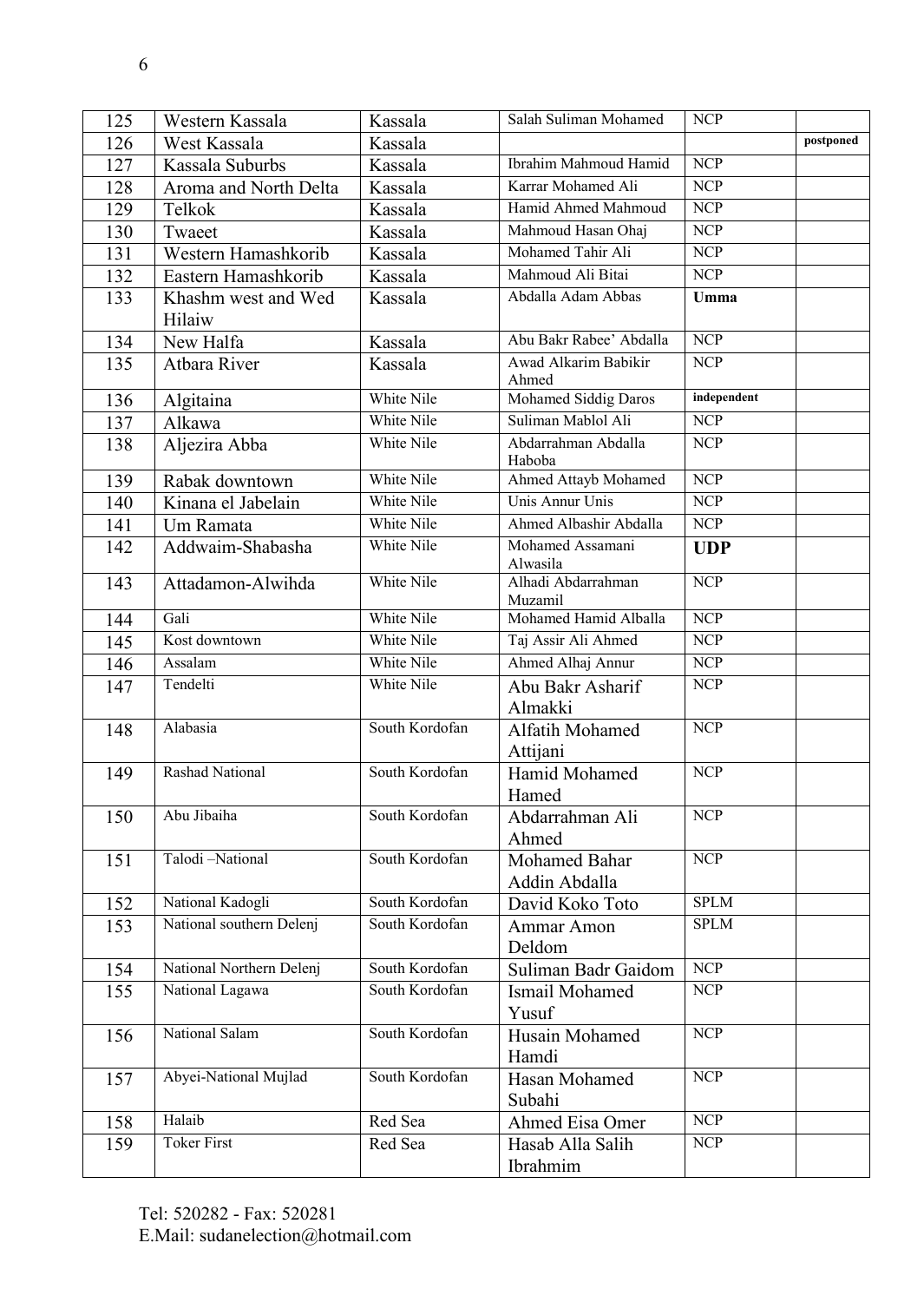| 160 | Toker second              | Red Sea     |                               |                  | Not<br>released |
|-----|---------------------------|-------------|-------------------------------|------------------|-----------------|
| 161 | Sawakin and Jabait        | Red Sea     | Asharif Ahmed<br>Mohamed Taha | <b>NCP</b>       |                 |
| 162 | Sinkat                    | Red Sea     | Oshaik Mohamed<br>Ahmed       | $\overline{NCP}$ |                 |
| 163 | Haia                      | Red Sea     | Eisa Kabbashi Eisa            | <b>NCP</b>       |                 |
| 164 | Derdib                    | Red Sea     | Abd Alla Hamid Abdalla        | <b>NCP</b>       |                 |
| 165 | Gannib and Olib central   | Red Sea     |                               |                  | Postponed       |
| 166 | South Port Sudan          | Red Sea     |                               |                  | Postponed       |
| 167 | North Port Sudan          | Red Sea     |                               |                  | postponed       |
| 168 | Khor Filoos               | Jonglei     | Kol Lwal Awool Barkair        | <b>SPLM</b>      |                 |
| 169 | Old Fanjak                | Jonglei     | John Bading Chan              | <b>SPLM</b>      |                 |
| 170 | Aiod                      | Jonglei     | Jacob Dwang Wan Thak          | <b>SPLM</b>      |                 |
| 171 | Nyrol                     | Jonglei     | Michael Rot Kor Yom Gar       | <b>NCP</b>       |                 |
| 172 | Wroor                     | Jonglei     | Michael Kot Lol Nial          | <b>SPLM</b>      |                 |
| 173 | <b>Bor North</b>          | Jonglei     | Atim Garang Deng              | <b>SPLM</b>      |                 |
| 174 | Southern Bor              | Jonglei     | Makiir Thiong Mal             | <b>SPLM</b>      |                 |
| 175 | Akibo                     | Jonglei     | Riak Gai Kok Diang            | <b>NCP</b>       |                 |
| 176 | Greater Bibor             | Jonglei     | Lorian Abon Kor Lim           | <b>SPLM</b>      |                 |
| 177 | Kulbus/Saraba             | West Darfur |                               |                  | postponed       |
| 178 | Al-Ginaina city           | West Darfur | Fadalla Ahmed Abdalla         | <b>NCP</b>       |                 |
| 179 | Al-Ginaina Baida          | West Darfur | Mukhtar Ibrahim<br>Abbaker    | <b>NCP</b>       |                 |
| 180 | Kreenik                   | West Darfur | Jamal Badawi Khatir           | <b>NCP</b>       |                 |
| 181 | Habila/Forbaranga         | West Darfur | Hamid Addodo Hijaz            | <b>NCP</b>       |                 |
| 182 | Zalinji/Nirtati           | West Darfur | Mohmed yusuf Abdalla          | <b>NCP</b>       |                 |
| 183 | Makjar/Um Dukhun          | West Darfur | Abbas Abdalla Hasan           | <b>NCP</b>       |                 |
| 184 | Um Khair Azom             | West Darfur | Mahmoud Sosal Eisa            | <b>NCP</b>       |                 |
| 185 | Bandasi Wadi Salih        | West Darfur | Alhusain Sa'id Hilo           | <b>NCP</b>       |                 |
| 186 | Eastern Gadarif           | Gadarif     | Omer Bashir Musa              | <b>NCP</b>       |                 |
| 187 | Western Gadarif           | Gadarif     |                               |                  | postponed       |
| 188 | Northern Gadarif          | Gadarif     | Abdel Gadir Hasan<br>Fadalla  | <b>NCP</b>       |                 |
| 189 | Alfashaga                 | Gadarif     | Azzain Ahmed Adam             | <b>NCP</b>       |                 |
| 190 | Alfao                     | Gadarif     | Mohamed Yusuf<br>Mohamed      | <b>UDP</b>       |                 |
| 191 | Eastern Rahad             | Gadarif     | Almahal Omer<br>Mohamed       | <b>NCP</b>       |                 |
| 192 | Western Rahad             | Gadarif     | Assadig Abdalla Al'aidi       | <b>NCP</b>       |                 |
| 193 | Northern Gallabat         | Gadarif     |                               |                  | postponed       |
| 194 | Southern Gallabat         | Gadarif     | <b>Ahmed Annur</b><br>Mohamed | <b>NCP</b>       |                 |
| 195 | Northern Sinnar           | Sinnar      | Hajo Abdelgadir Azzain        | <b>NCP</b>       |                 |
| 196 | Central Sinnar            | Sinnar      |                               |                  | postponed       |
| 197 | East southern west        | Sinnar      | Khidir Osman Ahmed<br>Koko    | <b>NCP</b>       |                 |
|     | Sinnar                    |             | <b>Babikir Mohamed Tom</b>    |                  |                 |
| 198 | East northern east Sinnar | Sinnar      | Ridwan Alfaki Mohamed         | <b>NCP</b>       |                 |
| 199 | Sinja                     | Sinnar      |                               | <b>NCP</b>       |                 |
| 200 | Abu Jujar                 | Sinnar      | Yusuf Ahmed Yusuf Abu         | <b>NCP</b>       |                 |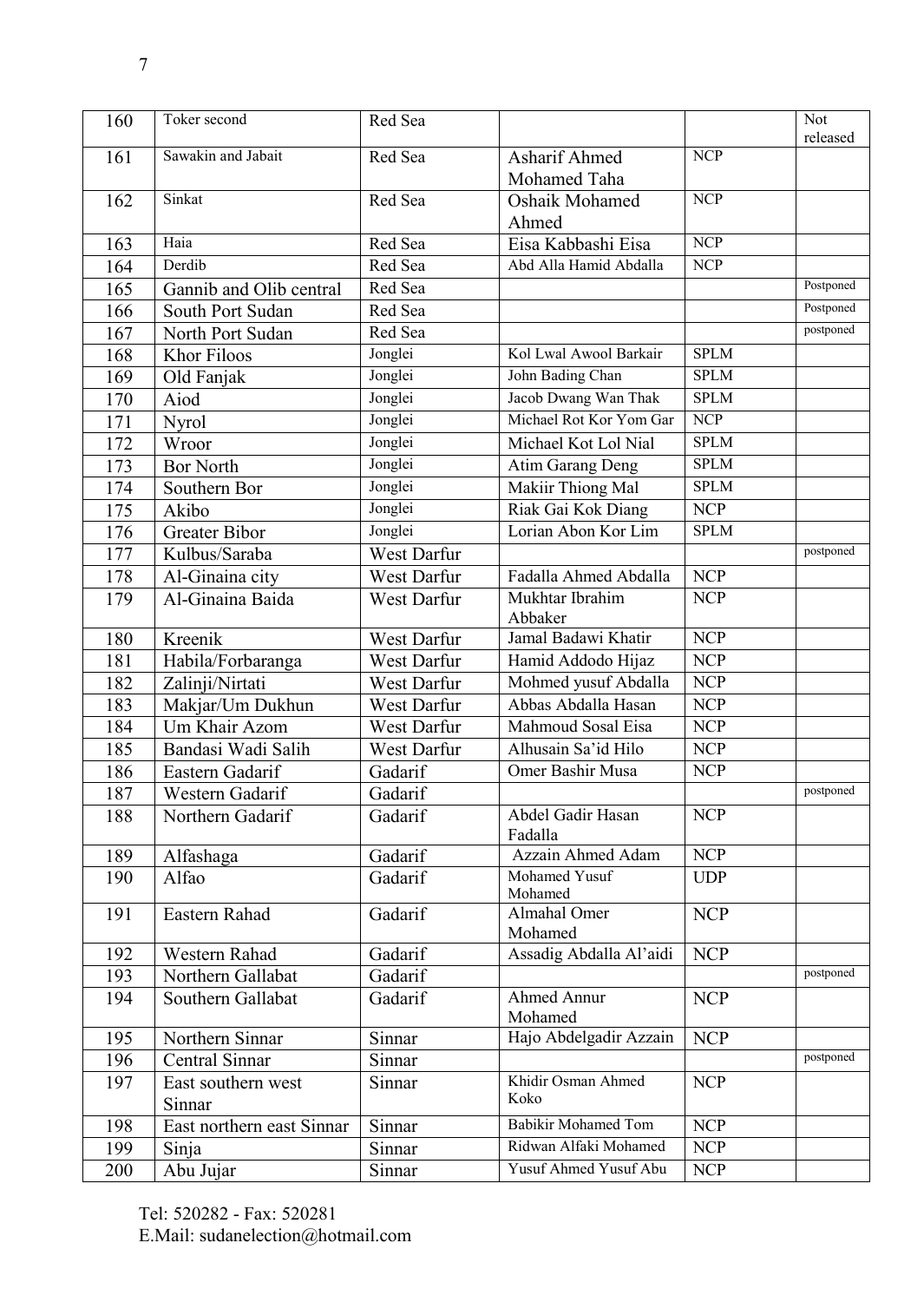|                  |                                  |                   | Rof                                |             |           |
|------------------|----------------------------------|-------------------|------------------------------------|-------------|-----------|
| 201              | Northern Soki                    | Sinnar            | Yusuf Ahmed Yusuf Attai            | <b>NCP</b>  |           |
| 202              | Sothern Soki                     | Sinnar            | Mohamed Almustafa<br>Addaw         | <b>NCP</b>  |           |
| 203              | Adindir                          | Sinnar            | Ahmed Mohamed Alajab               | <b>NCP</b>  |           |
| 204              | Abu Hamad                        | <b>River Nile</b> | Mohamed Ahmed Suliman              | <b>NCP</b>  |           |
| 205              | Berber                           | <b>River Nile</b> |                                    |             | postponed |
| 206              | Atbara                           | <b>River Nile</b> | Hatim Shannab Mohamed              | <b>NCP</b>  |           |
| 207              | Eastern Damer                    | <b>River Nile</b> | Qutbi Almahdi Ahmed                | <b>NCP</b>  |           |
| 208              | <b>Western Damer</b>             | <b>River Nile</b> | Azzubair Ahmed Alhasan             | <b>NCP</b>  |           |
| 209              | Northern Shendi                  | <b>River Nile</b> | Nafei Ali Nafei                    | <b>NCP</b>  |           |
| 210              | Southrern Shendi                 | <b>River Nile</b> | Ali Ahmed Kurti                    | <b>NCP</b>  |           |
| 211              | Almattama                        | <b>River Nile</b> | Abdelhakam Tayfor<br>Mohamed       | <b>NCP</b>  |           |
| 212              | North Juba                       | Central Equatoria | Gorge Borang Fisint                | <b>SPLM</b> |           |
| $\overline{2}13$ | South Juba                       | Central Equatoria | Lazaros Formona Farajalla          | <b>SPLM</b> |           |
| 214              | National Juba west               | Central Equatoria | Anjlo James Silirno                | <b>SPLM</b> |           |
| 215              | Yei                              | Central Equatoria | Pol Uwani Bonjo                    | <b>SPLM</b> |           |
| 216              | Kajo Kajo                        | Central Equatoria | Antoni Kodos Jestin                | <b>SPLM</b> |           |
| 217              | Terkaka                          | Central Equatoria | Ramadan Hasan Lako                 | <b>SPLM</b> |           |
| 218              | Morobo                           | Central Equatoria | David Alami Boro Pol               | <b>SPLM</b> |           |
| 219              | Lania                            | Central Equatoria | Thomas Wani Kondo                  | <b>SPLM</b> |           |
| 220              | Abyei and Toj                    | Warap             | Ma'eek Ajeng Atim                  | <b>SPLM</b> |           |
| 221              | Twej                             | Warap             | Gok Makwak Mayol                   | <b>SPLM</b> |           |
| 222              | Gogrial west                     | Warap             | Wol Deng Alio                      | <b>SPLM</b> |           |
| 223              | Gogrial west and Gogrial<br>east | Warap             | Bona Bak Niag                      | <b>SPLM</b> |           |
| 224              | Twej North                       | Warap             | Jozeph Mathok Maw                  | <b>SPLM</b> |           |
| 225              | Twej east                        | Warap             | Wek Mamair Kol                     | <b>SPLM</b> |           |
| 226              | Twej south                       | Warap             | <b>Augustentino Mathok</b><br>Thok | <b>SPLM</b> |           |
| 227              | Annasir                          | <b>Upper Nile</b> | Lodia Jok Shol Konj                | <b>SPLM</b> |           |
| 228              | Arrenk                           | <b>Upper Nile</b> | Deng Goj Deng Aiwil                | <b>SPLM</b> |           |
| 229              | Malakal                          | <b>Upper Nile</b> | Benjamin Pol Jokniang<br>Kodit     | SPLM/DC     |           |
| 230              | Mayot/Longshok                   | <b>Upper Nile</b> | Bor Garoj Kong Gong                | <b>SPLM</b> |           |
| 231              | Olang/Balit                      | <b>Upper Nile</b> | <b>Jok Jok Jalik Bom</b>           | <b>SPLM</b> |           |
| 232              | Mango/Fashoda/Fenikang           | <b>Upper Nile</b> | Johnson Olami Nikong               | SPLM/DC     |           |
| 233              | Almaban/Maloot                   | <b>Upper Nile</b> | Elia Olen Hango Wako               | <b>SPLM</b> |           |
| 234              | Torit/Akooto                     | East Equatoria    | Lwi Mathian Iwari                  | <b>SPLM</b> |           |
| 235              | Lafon/Loba                       | East Equatoria    | Era Jestin Kairibi                 | <b>SPLM</b> |           |
| 236              | Kaboita North                    | East Equatoria    | Jamal Lomongin Peter               | <b>SPLM</b> |           |
| 237              | Kaboita east                     | East Equatoria    | Pol Lotabo Mana                    | <b>SPLM</b> |           |
| 238              | Bodi                             | East Equatoria    | Lwis Wili Atiol                    | <b>SPLM</b> |           |
| 239              | Mafoi                            | East Equatoria    | Adlino Wani Michael                | <b>SPLM</b> |           |
| 240              | Rosairis                         | <b>Blue Nile</b>  | Mohamed Salih<br>Shaikh Addin      | <b>NCP</b>  |           |
| 241              | Rosairis-Gaisan                  | <b>Blue Nile</b>  | Abdelaziz Ithnain<br>Idriss        | <b>NCP</b>  |           |
| 242              | Tadamon-Damazin                  | <b>Blue Nile</b>  | Bashir Khalid Alfaki               | <b>NCP</b>  |           |
|                  |                                  |                   |                                    |             |           |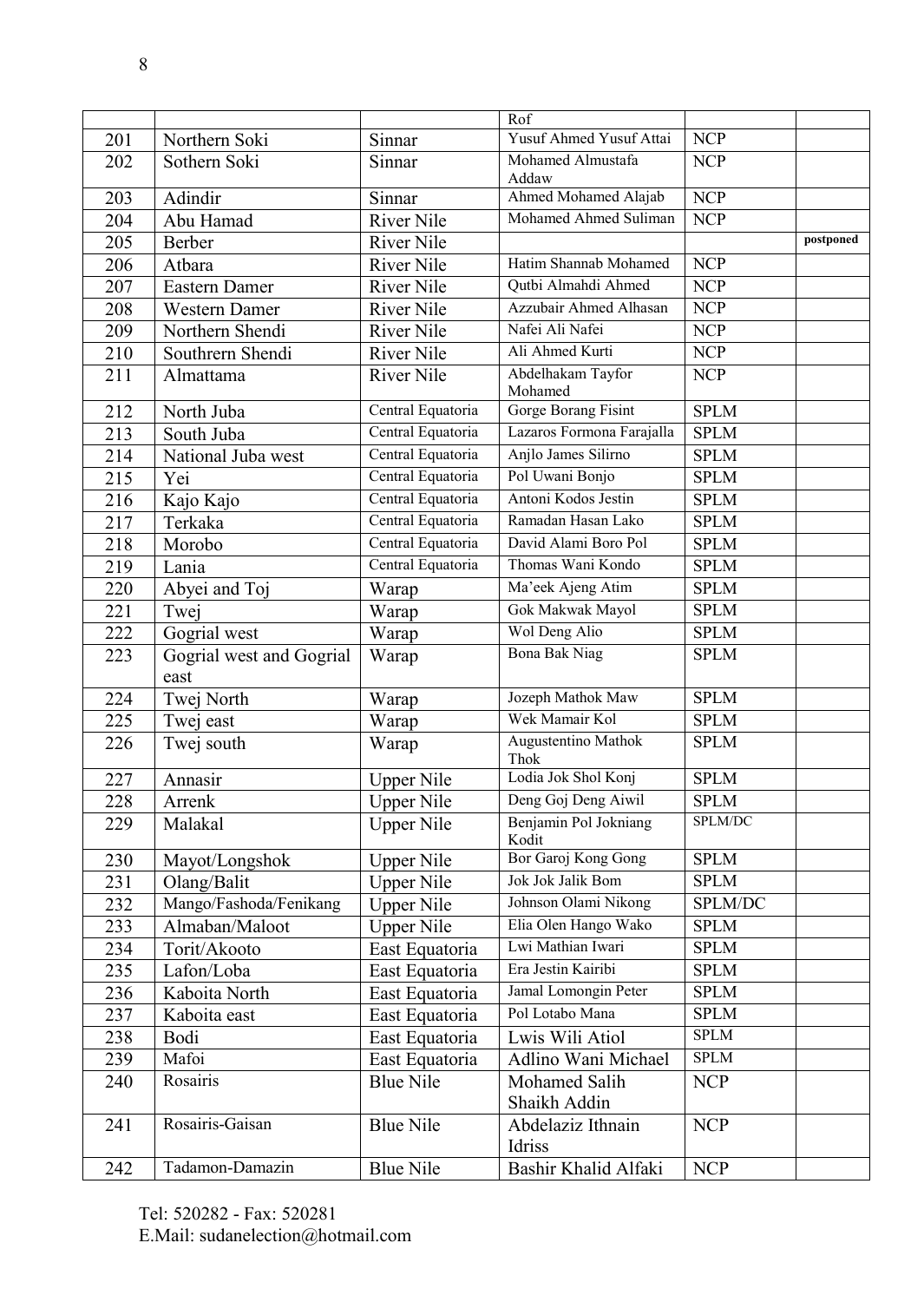| 243 | Damazin               | <b>Blue Nile</b>          | Ibrahim Bahr Addin         | <b>NCP</b>       |
|-----|-----------------------|---------------------------|----------------------------|------------------|
|     |                       |                           | Abdelmajeed                |                  |
| 244 | <b>Bow</b>            | <b>Blue Nile</b>          | Kamandan Joda              | <b>SPLM</b>      |
|     |                       |                           | Mohamed                    |                  |
| 245 | Kurmuk-Gaisan         | <b>Blue Nile</b>          | Mahjob Abdelrasul          | <b>SPLM</b>      |
|     |                       |                           | Musa                       |                  |
| 246 | Awel North            | North Bahr el             | Deng Tong Kool             | <b>SPLM</b>      |
|     |                       | Ghazal                    |                            |                  |
| 247 | Awil East             | North Bahr el<br>Ghazal   | John Agati Deng            | <b>SPLM</b>      |
| 248 | Awel South            | North Bahr el             | Wiliam Agal Deng           | <b>SPLM</b>      |
|     |                       | Ghazal                    | Gai                        |                  |
| 249 | Awel West             | North Bahr el             | James Agwir Alik           | <b>SPLM</b>      |
|     |                       | Ghazal                    |                            |                  |
| 250 | Central Awel          | North Bahr el             | Akwar Jamar Ujit           | <b>SPLM</b>      |
|     |                       | Ghazal                    |                            |                  |
| 251 | Halfa                 | Northern state            | Issam Addin Mirghani       | <b>NCP</b>       |
|     |                       |                           | Ali                        |                  |
| 252 | Dongla                | Northern state            | <b>Bilal Osman Bilal</b>   | <b>NCP</b>       |
| 253 | Algolid               | Northern state            | Mustafa Osman              | <b>NCP</b>       |
|     |                       |                           | Ismail                     |                  |
| 254 | Addaba                | Northern state            | <b>Abd Allatif Mohamed</b> | <b>NCP</b>       |
|     |                       |                           | Sid Ahmed                  |                  |
| 255 | Marawe                | Northern state            | Salah Abd Alla             | <b>NCP</b>       |
|     |                       |                           | Mohamed                    |                  |
| 256 | Yarol West            | Lakes                     | Johnson Jonkio             | <b>SPLM</b>      |
|     |                       |                           | Kolang                     |                  |
| 257 | Rumbaik Middle and    | Lakes                     | Ramzi Monibig Shir         | <b>SPLM</b>      |
|     | Rumbaik North         |                           | Goltam                     |                  |
| 258 | Yarok east            | Lakes                     | Bolan Kot Bni Adiak        | <b>SPLM</b>      |
| 259 | Rumbaik east Wolo     | Lakes                     | Danial Dio Matwit          | <b>SPLM</b>      |
| 260 | Kibwit                | Lakes                     | Almibani Malit Riack       | <b>SPLM</b>      |
| 261 | Mondri city           | Western Equatoria         | Murad Misiki Drwania       | <b>SPLM</b>      |
| 262 | Maridi city           | Western Equatoria         | Jestin Jozeph Morona       | <b>SPLM</b>      |
| 263 | Yambio city           | Western Equatoria         | Samson Izikiil             | <b>SPLM</b>      |
|     |                       |                           | Ndokbo                     |                  |
| 264 | Tambora city          | Western Equatoria         | Salih sid Yeki             | <b>SPLM</b>      |
| 265 | Myom-Abimenom         | Unity                     | Tot Gelwak Minmi           | $\overline{NCP}$ |
| 266 | Rabakona-Faring       | Unity                     | Majok Daw Shol             | <b>SPLM</b>      |
| 267 | Kog-Gwit-Pantio       | Unity                     | Lang Tab Lom               | <b>SPLM</b>      |
| 268 | Miandit-Allir-Fenjiar | Unity                     | Jonger Niay Tot            | <b>SPLM</b>      |
| 269 | Western sector        | Western Bahr el<br>Ghazal | Rashid Adam Alla Ali       | <b>SPLM</b>      |
| 270 | Eastern sector        | Western Bahr el<br>Ghazal | Siro Jirjok Maryano        | <b>SPLM</b>      |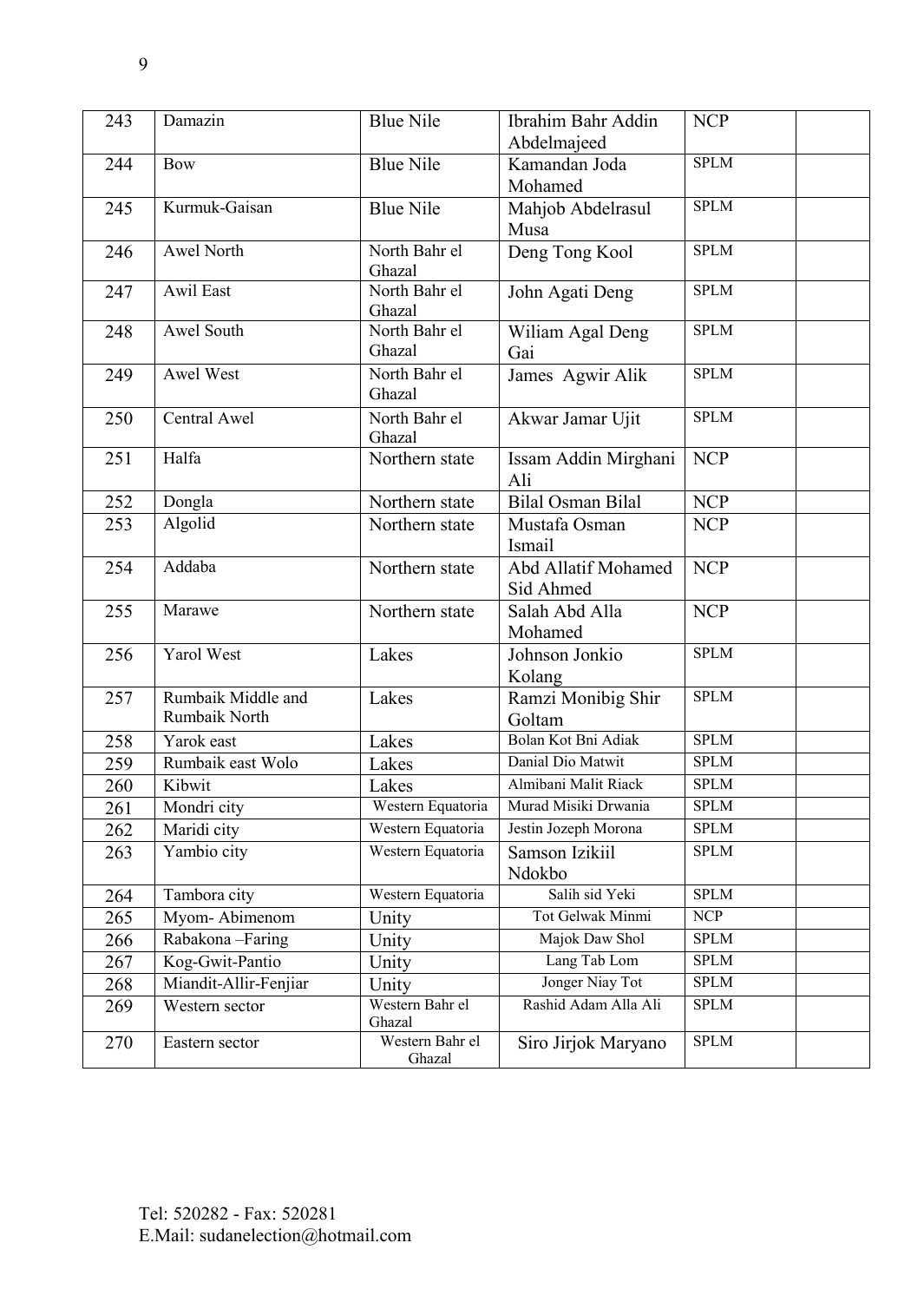|               | b) Party List     |                            |                        |                |
|---------------|-------------------|----------------------------|------------------------|----------------|
| <b>Serial</b> | <b>State</b>      | <b>Winner</b>              | <b>Political Party</b> | <b>Remarks</b> |
| No.           |                   |                            |                        |                |
| 271           | Khartoum          | Ali Osman Mohammed Taha    | <b>NCP</b>             |                |
| 273           | Khartoum          | <b>Ibrahim Ahmed Omer</b>  | <b>NCP</b>             |                |
| 274           | Khartoum          | Antoni Demo Gerfis Yak     | <b>NCP</b>             |                |
| 275           | Khartoum          | Altayeb Mohammed Algazali  | <b>NCP</b>             |                |
|               |                   | Ahmed                      |                        |                |
| 276           | Khartoum          | Joseph Makein Iskander     | <b>NCP</b>             |                |
| 277           | Khartoum          | Mohammed Ahmed Alfadul     | <b>NCP</b>             |                |
| 278           | Khartoum          | Ali Ahmed Suliman          | <b>NCP</b>             |                |
| 279           | Khartoum          | Ali Mohammed Alhassan      | <b>NCP</b>             |                |
|               |                   | Abarsi                     |                        |                |
| 280           | Southern Darfur   | Habeib Ahmed Makhtoum      | <b>NCP</b>             |                |
|               |                   | Assafi                     |                        |                |
| 281           | Southern Darfur   | Nasr Aldein Mohammed Omer  | <b>NCP</b>             |                |
|               |                   | Aldehaib                   |                        |                |
| 282           | Southern Darfur   | Omer Adam Rahma Omer       | <b>NCP</b>             |                |
| 283           | Southern Darfur   | Alsemaih Alsedeig Annur    | <b>NCP</b>             |                |
|               |                   | Alsemaih                   |                        |                |
| 284           | Southern Darfur   | Abdullash Hamid Mohammed   | <b>NCP</b>             |                |
|               |                   | Hamid                      |                        |                |
| 285           | Southern Darfur   | Salah Aldein Mohammed      | <b>NCP</b>             |                |
|               |                   | Fadul                      |                        |                |
| 286           | Southern Darfur   | Ismaeil Hussein Mohammed   | <b>PCP</b>             |                |
|               |                   | Fadul                      |                        |                |
| 287           | Al Jazeira        | Prof.Alamein Dafaala Gasm  | <b>NCP</b>             |                |
|               |                   | Alseid                     |                        |                |
| 288           | Al Jazeira        | Alshareif Ahmed Omer Badr  | <b>NCP</b>             |                |
| 289           | Al Jazeira        | Alshareif Ahmed Omer Badr  | <b>NCP</b>             |                |
| 290           | Al Jazeira        | Dr. Omer Ali Mohammed      | <b>NCP</b>             |                |
|               |                   | Alamein                    |                        |                |
| 291           | Al Jazeira        | Ahmed Omer Ibrahim Omer    | <b>NCP</b>             |                |
| 292           | Al Jazeira        | Fatah Alrahman Alshareif   | <b>NCP</b>             |                |
|               |                   | Abdullah                   |                        |                |
|               |                   |                            |                        |                |
| 294           | Northern Kordufan | Mohammed Ali Almardi       | <b>NCP</b>             |                |
| 295           | Northern Kordufan | Alfadil Haj Suliman Alfaki | <b>NCP</b>             |                |
| 296           | Northern Kordufan | Ibrahim Gaddal Abdullah    | <b>NCP</b>             |                |
|               |                   | Teirab                     |                        |                |
| 297           | Northern Kordofan | Gareib Hmmad Kheir Ajabna  | <b>NCP</b>             |                |
| 298           | Northern Darfur   | Altegani Mustafa Mohammed  | <b>NCP</b>             |                |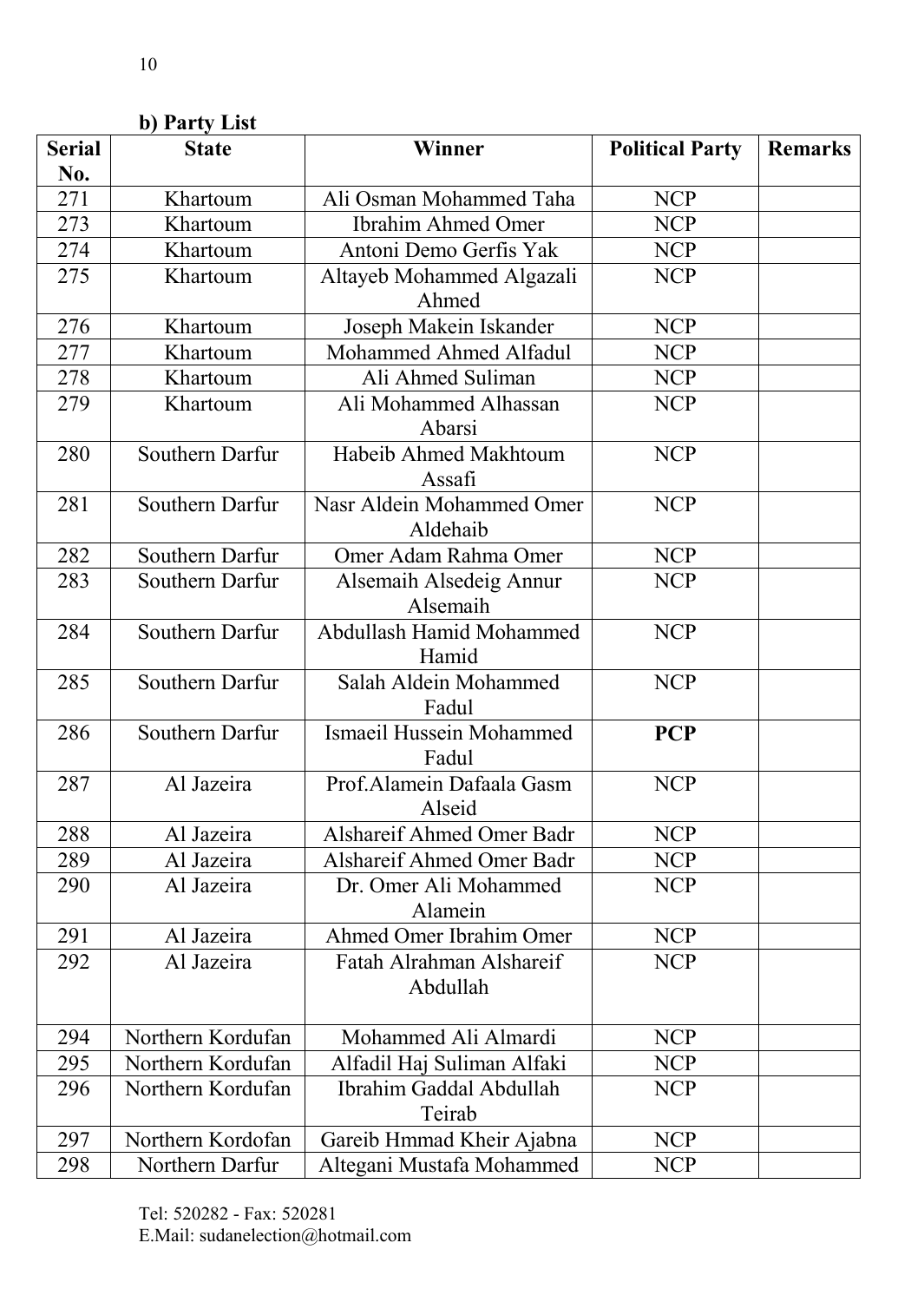| Hussein Abdullah Jebreil<br><b>NCP</b><br>299<br>Northern Darfur<br>Northern Darfur<br>Abdullah Ahmed Badein<br>300<br><b>NCP</b><br>Lafa Hashim Ali Mahdi Sabeil<br>Northern Dafrur<br>301<br><b>NCP</b><br><b>NCP</b><br>302<br><b>Ahmed Mohammed Alamein</b><br>Kassala<br>Turk<br><b>NCP</b><br>Kassala<br>Ali Mohammed Babilir Ata<br>303<br>304<br>Kassala<br>Sayed Mahjoub Ahmed<br><b>NCP</b><br>Hassan Ishag<br><b>Bilal Awad Allah Mohammed</b><br><b>NCP</b><br>White Nile<br>305<br>Ahmed<br>306<br>White Nile<br>Alfateh Mohammed Saeid<br><b>NCP</b><br>Hussein |  | Salih |  |
|-------------------------------------------------------------------------------------------------------------------------------------------------------------------------------------------------------------------------------------------------------------------------------------------------------------------------------------------------------------------------------------------------------------------------------------------------------------------------------------------------------------------------------------------------------------------------------|--|-------|--|
|                                                                                                                                                                                                                                                                                                                                                                                                                                                                                                                                                                               |  |       |  |
|                                                                                                                                                                                                                                                                                                                                                                                                                                                                                                                                                                               |  |       |  |
|                                                                                                                                                                                                                                                                                                                                                                                                                                                                                                                                                                               |  |       |  |
|                                                                                                                                                                                                                                                                                                                                                                                                                                                                                                                                                                               |  |       |  |
|                                                                                                                                                                                                                                                                                                                                                                                                                                                                                                                                                                               |  |       |  |
|                                                                                                                                                                                                                                                                                                                                                                                                                                                                                                                                                                               |  |       |  |
|                                                                                                                                                                                                                                                                                                                                                                                                                                                                                                                                                                               |  |       |  |
|                                                                                                                                                                                                                                                                                                                                                                                                                                                                                                                                                                               |  |       |  |
|                                                                                                                                                                                                                                                                                                                                                                                                                                                                                                                                                                               |  |       |  |
|                                                                                                                                                                                                                                                                                                                                                                                                                                                                                                                                                                               |  |       |  |
|                                                                                                                                                                                                                                                                                                                                                                                                                                                                                                                                                                               |  |       |  |
|                                                                                                                                                                                                                                                                                                                                                                                                                                                                                                                                                                               |  |       |  |
| White Nile<br><b>NCP</b><br>307<br><b>Yagoub Hamed Hmaed</b>                                                                                                                                                                                                                                                                                                                                                                                                                                                                                                                  |  |       |  |
| Abdullah                                                                                                                                                                                                                                                                                                                                                                                                                                                                                                                                                                      |  |       |  |
| Mahdi Babu Nemir Ali<br>308<br>Southern Kordufan<br><b>NCP</b>                                                                                                                                                                                                                                                                                                                                                                                                                                                                                                                |  |       |  |
| Southern Kordufan<br>Mohammed Markerzo Kuku<br>309<br><b>NCP</b>                                                                                                                                                                                                                                                                                                                                                                                                                                                                                                              |  |       |  |
| Komai                                                                                                                                                                                                                                                                                                                                                                                                                                                                                                                                                                         |  |       |  |
| 310<br>Southern Kordufan<br>Dr. Ahmed Abdulrahman<br><b>SPLM</b>                                                                                                                                                                                                                                                                                                                                                                                                                                                                                                              |  |       |  |
| Saeid Abdlrahman                                                                                                                                                                                                                                                                                                                                                                                                                                                                                                                                                              |  |       |  |
| Red Sea<br>Mohammed Sir Alkhatim<br>311<br><b>NCP</b>                                                                                                                                                                                                                                                                                                                                                                                                                                                                                                                         |  |       |  |
| Mohammed Osman                                                                                                                                                                                                                                                                                                                                                                                                                                                                                                                                                                |  |       |  |
| 312<br>Red Sea<br>Mohammed Ali Mahmoud<br><b>NCP</b>                                                                                                                                                                                                                                                                                                                                                                                                                                                                                                                          |  |       |  |
| Mohammed Ali Mhammed                                                                                                                                                                                                                                                                                                                                                                                                                                                                                                                                                          |  |       |  |
| <b>SPLM</b><br>313<br>Dr.Lula Akwak Leil<br>Jongli                                                                                                                                                                                                                                                                                                                                                                                                                                                                                                                            |  |       |  |
| David Del Shol<br><b>SPLM</b><br>314<br>Jongli                                                                                                                                                                                                                                                                                                                                                                                                                                                                                                                                |  |       |  |
| 315<br><b>Western Darfur</b><br>Mohammed Naheid Saleh<br><b>NCP</b>                                                                                                                                                                                                                                                                                                                                                                                                                                                                                                           |  |       |  |
| Ishag                                                                                                                                                                                                                                                                                                                                                                                                                                                                                                                                                                         |  |       |  |
| Ibrahim Abbakar Idriss<br><b>NCP</b><br>Western Darfur<br>316                                                                                                                                                                                                                                                                                                                                                                                                                                                                                                                 |  |       |  |
| 317<br>Gedaref<br>Mohammed Mahmod<br><b>NCP</b>                                                                                                                                                                                                                                                                                                                                                                                                                                                                                                                               |  |       |  |
| Mohammed Eisa                                                                                                                                                                                                                                                                                                                                                                                                                                                                                                                                                                 |  |       |  |
| 318<br>Moammed Ali Alzarag<br><b>NCP</b><br>Gedaref                                                                                                                                                                                                                                                                                                                                                                                                                                                                                                                           |  |       |  |
| Mahdi Ibrahim Moahhedm<br><b>NCP</b><br>319<br>Sennar                                                                                                                                                                                                                                                                                                                                                                                                                                                                                                                         |  |       |  |
| Alhaj<br>320<br>Osama Abdulkareim<br><b>NCP</b>                                                                                                                                                                                                                                                                                                                                                                                                                                                                                                                               |  |       |  |
| Sennar<br>Mohammed Abdulkareim                                                                                                                                                                                                                                                                                                                                                                                                                                                                                                                                                |  |       |  |
| 321<br><b>River Nile</b><br><b>NCP</b><br>Babakir Abdullah Fadl Almula                                                                                                                                                                                                                                                                                                                                                                                                                                                                                                        |  |       |  |
| Awad Allah                                                                                                                                                                                                                                                                                                                                                                                                                                                                                                                                                                    |  |       |  |
| <b>River Nile</b><br>322<br>Abdulrahamn Ahmed<br><b>NCP</b>                                                                                                                                                                                                                                                                                                                                                                                                                                                                                                                   |  |       |  |
| Alsheikh Alfadni                                                                                                                                                                                                                                                                                                                                                                                                                                                                                                                                                              |  |       |  |
| 323<br>Olier Mori Benjamein Lobang<br><b>SPLM</b><br>Central Equatoria                                                                                                                                                                                                                                                                                                                                                                                                                                                                                                        |  |       |  |
| 324<br>Central Equatoria<br>Joseph Deli Lobari Lobara<br><b>SPLM</b>                                                                                                                                                                                                                                                                                                                                                                                                                                                                                                          |  |       |  |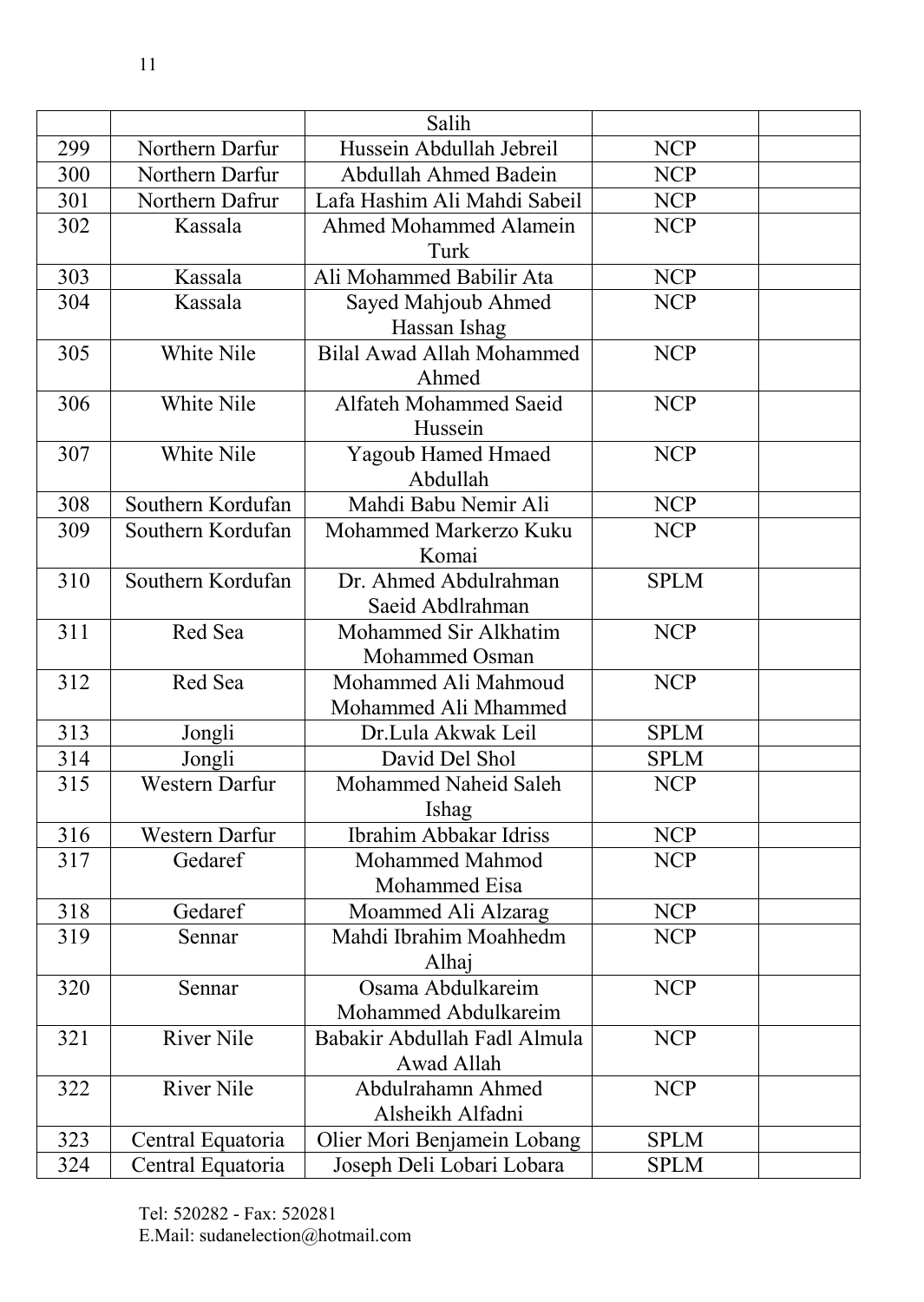| 325 | <b>Upper Nile</b>   | Ali Adlan Nur Aldein         | <b>SPLM</b> |  |
|-----|---------------------|------------------------------|-------------|--|
| 326 | <b>Upper Nile</b>   | Deing Shol Keiol Beiong      | <b>SPLM</b> |  |
| 327 | Warab               | Warrab Deing Alor Keiol      | <b>SPLM</b> |  |
|     |                     | Beoing                       |             |  |
| 328 | Warab               | Kafowar Adong Mateing Attar  | <b>SPLM</b> |  |
| 329 | Eastern Equatoria   | Marco Lobis Lajor            | <b>SPLM</b> |  |
| 330 | Eastern Equatoria   | Veronica Redinto             | <b>SPLM</b> |  |
| 331 | <b>Blue Nile</b>    | Abdulrahman Mohammed         | <b>NCP</b>  |  |
|     |                     | Abumedian                    |             |  |
| 332 | <b>Blue Nile</b>    | Yahia Salih Mohammed Nasir   | <b>SPLM</b> |  |
| 333 | Northern B.         | Abraham Albeino Akot Ajot    | <b>SPLM</b> |  |
|     | Alghazal            |                              |             |  |
| 334 | Northern            | Mutasim Anur Aldayem         | <b>NCP</b>  |  |
| 335 | Lakes               | Jamal Jauma Kakeia Deing     | <b>SPLM</b> |  |
| 336 | Unity               | Fok Paul Mot                 | <b>SPLM</b> |  |
| 337 | Western Equatoria   | Baskal Keliment Batal Yoaura | <b>SPLM</b> |  |
| 338 | Western b. Alghazal | Joerg Anderia Jumaa Bay      | <b>SPLM</b> |  |

# **( C) Women List**

| <b>Serial</b> | <b>State</b> | <b>Winner</b>               | <b>Political Party</b> | <b>Remarks</b> |
|---------------|--------------|-----------------------------|------------------------|----------------|
| No.           |              |                             |                        |                |
| 339           | Khartoum     | Suad Alfateh Albadawi       | <b>NCP</b>             |                |
| 340           | Khartoum     | Raja Hassn kahlifa          | <b>NCP</b>             |                |
| 341           | Khartoum     | Badreya Suliman             | <b>NCP</b>             |                |
| 342           | Khartoum     | Fadwa Shewa Deing Yel       | <b>NCP</b>             |                |
| 343           | Khartoum     | Bakheita Almahdi            | <b>NCP</b>             |                |
|               |              | Abdulrahman Almahdi         |                        |                |
| 344           | Khartoum     | Ayeisha Abdullah Khogali    | <b>NCP</b>             |                |
|               |              | Algabshawaei                |                        |                |
| 345           | Khartoum     | Sameia Hassan Seid Ahmed    | <b>NCP</b>             |                |
| 346           | Khartoum     | Balgeis Ahmed Altegani      | <b>NCP</b>             |                |
| 347           | Khartoum     | Marwa Osman Ahmed           | <b>NCP</b>             |                |
| 348           | Khartoum     | Ateyat Mustafa Abdulhalim   | <b>NCP</b>             |                |
| 249           | Khartoum     | Nahid Mohamemd Khaeiri      | <b>NCP</b>             |                |
|               |              | Mohammadein                 |                        |                |
| 350           | Khartoum     | Fatima Abdulrahman Abdullah | <b>NCP</b>             |                |
|               |              | Haj Alfaki                  |                        |                |
| 351           | Khartoum     | Samia Alfaki Awad Allh      | <b>NCP</b>             |                |
| 352           | Khartoum     | Buthaina Khedir Makki       | <b>NCP</b>             |                |
|               |              | Alamein                     |                        |                |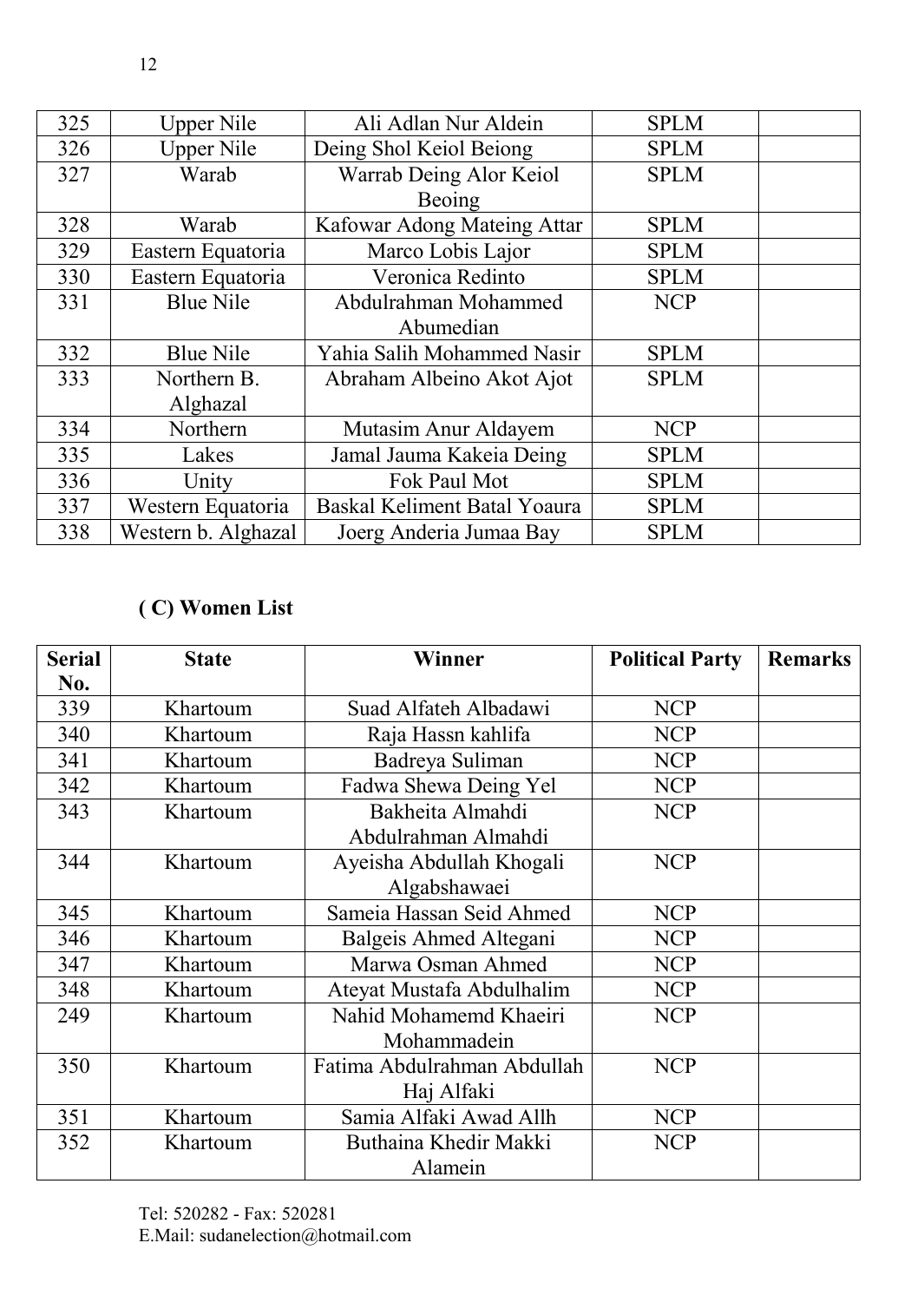| 353 | Khartoum          | Muna Ahmed Ali Jadallah          | <b>NCP</b> |  |
|-----|-------------------|----------------------------------|------------|--|
| 354 | Southern Darfur   | Suoad Omer Salah Aldein          | <b>NCP</b> |  |
| 355 | Southern Darfur   | Fatima Moahmmed Alfadul          | <b>NCP</b> |  |
| 356 | Southern Darfur   | Hwuaida Ahmed Dafallah           | <b>NCP</b> |  |
| 357 | Southern Darfur   | Aisha Ishag Mahmoud              | <b>NCP</b> |  |
| 358 | Southern Darfur   | Neimat Mahdi Alshareif           | <b>NCP</b> |  |
| 359 | Southern Darfur   | Fatima Adam Hamid                | <b>NCP</b> |  |
| 360 | Southern Darfur   | Zeinab Ahmed Altayeb             | <b>NCP</b> |  |
| 361 | Southern Darfur   | <b>Bahga Mohammed Nur</b>        | <b>NCP</b> |  |
| 362 | Southern Darfur   | Makeya Suliman Ali Makki         | <b>NCP</b> |  |
| 363 | Southern Darfur   | Aisha Abbakar Taha Salih         | PCP        |  |
| 364 | Southern Darfur   | Hwuaida Abdelmahmoud             | <b>PCP</b> |  |
|     |                   | Mohammed                         |            |  |
| 365 | Southern Darfur   | Najah Ibrahim Ahmed Ibrahim      | <b>PCP</b> |  |
| 366 | Al Jazeira        | Samya Ahmed Mohammed             | <b>NCP</b> |  |
|     |                   | Saied                            |            |  |
| 367 | Al Jazeira        | Leila Ahmed Saeid                | <b>NCP</b> |  |
| 368 | Al Jazeira        | Ajba Ahmed Mohammed              | <b>NCP</b> |  |
|     |                   | Kaheir                           |            |  |
| 369 | Al Jazeira        | Alaweiya Abdulgadir Omer         | <b>NCP</b> |  |
|     |                   | Mohammed                         |            |  |
| 370 | Al Jazeira        | Raya Mustafa Alimam              | <b>NCP</b> |  |
| 371 | Al Jazeira        | Sameia Mohmmed Alhadi            | <b>NCP</b> |  |
| 372 | Al Jazeira        | <b>Batol Faroug Osman Hassan</b> | <b>NCP</b> |  |
| 373 | Al Jazeira        | Emtithal Alrayeh Taha            | <b>NCP</b> |  |
| 374 | Al Jazeira        | Amani Alsamani Altayeb           | <b>NCP</b> |  |
| 375 | Al Jazeira        | Nayal Ibrahim Mehaisi            | <b>NCP</b> |  |
|     |                   | Moahammed                        |            |  |
| 376 | Northern Kordufan | Galia Haj Abdulla Mukhtar        | <b>NCP</b> |  |
| 377 | Northern Kordufan | Um Balla Kuku Abdulnur           | <b>NCP</b> |  |
| 378 | Northern Kordufan | Rashida Seid Ahmed               | <b>NCP</b> |  |
|     |                   | Moahammedein                     |            |  |
| 379 | Northern Kordufan | Sayda Maohammed Dukhri           | <b>NCP</b> |  |
| 380 | Northern Kordufan | Souad Mahjoub Ismaeil            | <b>NCP</b> |  |
| 381 | Northern Kordufan | Wafa Makki Ahmed Ali             | <b>NCP</b> |  |
| 382 | Northern Kordufan | Sitana Ibrahim Omer              | <b>NCP</b> |  |
| 383 | Northern Kordufan | Um Kalthoum Hamdan               | <b>NCP</b> |  |
|     |                   | Ahmed Hamdan                     |            |  |
| 384 | Northern Darfur   | Sameira Almak Rahamt Allah       | <b>NCP</b> |  |
| 385 | Northern Darfur   |                                  | <b>NCP</b> |  |
|     |                   |                                  |            |  |
|     |                   |                                  |            |  |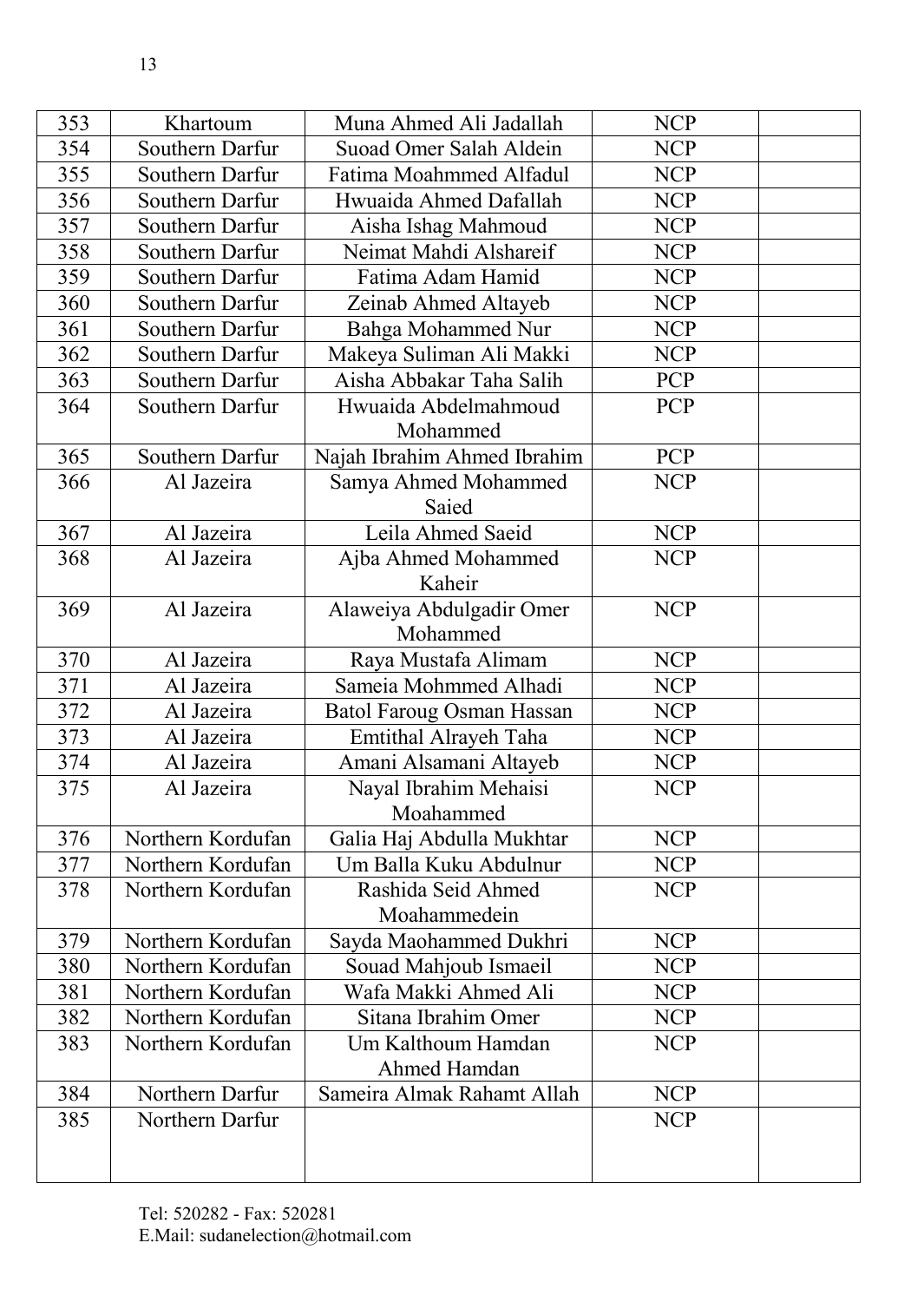| 386 | Northern Darfur       | Fawzeya Abbas Abdulhameid | <b>NCP</b>   |  |
|-----|-----------------------|---------------------------|--------------|--|
| 387 | Northern Darfur       | Um Bashayer Mahmoud       | <b>NCP</b>   |  |
|     |                       | Shareif                   |              |  |
| 388 | Northern Darfur       | Fatima Iabrahim Moahammed | <b>NCP</b>   |  |
| 389 | Northern Darfur       | Hawa Abdulshafi Senin     | Federal Umma |  |
| 390 | Kassala               | Hayat Abdullah Mohammed   | <b>NCP</b>   |  |
|     |                       | Alhassan                  |              |  |
| 391 | Kassala               | Sumaya Idriss Osman       | <b>NCP</b>   |  |
| 392 | Kassala               | Nasmat Ibrahim Alsayed    | <b>NCP</b>   |  |
| 393 | Kassala               | Sumaya Osman Ibrahim      | <b>NCP</b>   |  |
| 394 | Kassala               | Ameira Hassan Musa        | <b>NCP</b>   |  |
| 395 | White Nile            | Smaeya Yousif Idriss      | <b>NCP</b>   |  |
| 396 | White Nile            | Amira Alsir Omer          | <b>NCP</b>   |  |
| 397 | White Nile            | Alseteya Moahammed Osman  | <b>NCP</b>   |  |
| 398 | White Nile            | Nema Abdulraham           | <b>NCP</b>   |  |
|     |                       | Mohammed                  |              |  |
| 399 | White Nile            | Alaweya Kuku Abulhassan   | <b>NCP</b>   |  |
|     |                       | Mohammed                  |              |  |
| 400 | Southern Kordufan     | Afaf Tawer Kafi           | <b>NCP</b>   |  |
| 401 | Southern Kordufan     | Buthayna Sad Rahma Jameil | <b>NCP</b>   |  |
| 402 | Southern Kordufan     | Sameya Adam Ahmed Basha   | <b>NCP</b>   |  |
| 403 | Southern Kordufan     | Meiri James Kuku          | <b>SPLM</b>  |  |
| 404 | Red Sea               | Madeina Mustafa Maukhtar  | <b>NCP</b>   |  |
| 405 | Red Sea               | Nafeisa Ahmed Ohaj        | <b>NCP</b>   |  |
| 406 | Red Sea               | Muna Idriss Omer Idriss   | <b>NCP</b>   |  |
| 407 | Red Sea               | Majida Seid Ahmed         | <b>NCP</b>   |  |
| 408 | Jongli                | Emilia Modi Benairo       | <b>SPLM</b>  |  |
| 409 | Jongli                | Munira Abdelwahab Suliman | <b>SPLM</b>  |  |
| 410 | Jongli                | Elizabeth John Kol        | <b>SPLM</b>  |  |
| 411 | Jongli                | Anni Leino Weir           | <b>SPLM</b>  |  |
| 412 | Western Darfur        | Halima Hassaballa         | <b>NCP</b>   |  |
| 413 | Western Darfur        | Abla Adam Moahmmed        | <b>NCP</b>   |  |
| 414 | <b>Western Darfur</b> | Aisha Geidom Mohammed     | <b>NCP</b>   |  |
| 415 | Western Darfur        | Badreya Mohmmed           | <b>NCP</b>   |  |
| 416 | Gedaref               | Hayat Ahmed Amlahi        | <b>NCP</b>   |  |
|     |                       |                           |              |  |
| 417 | Gedaref               | Fatima Abbakar Osman      | <b>NCP</b>   |  |
|     |                       |                           |              |  |
| 418 | Gedaref               | Sameia Abdullah Mahmoud   | <b>NCP</b>   |  |
|     |                       |                           |              |  |
| 419 | Gedaref               | Um Alhassan Ali Mohammed  | <b>NCP</b>   |  |
|     |                       |                           |              |  |